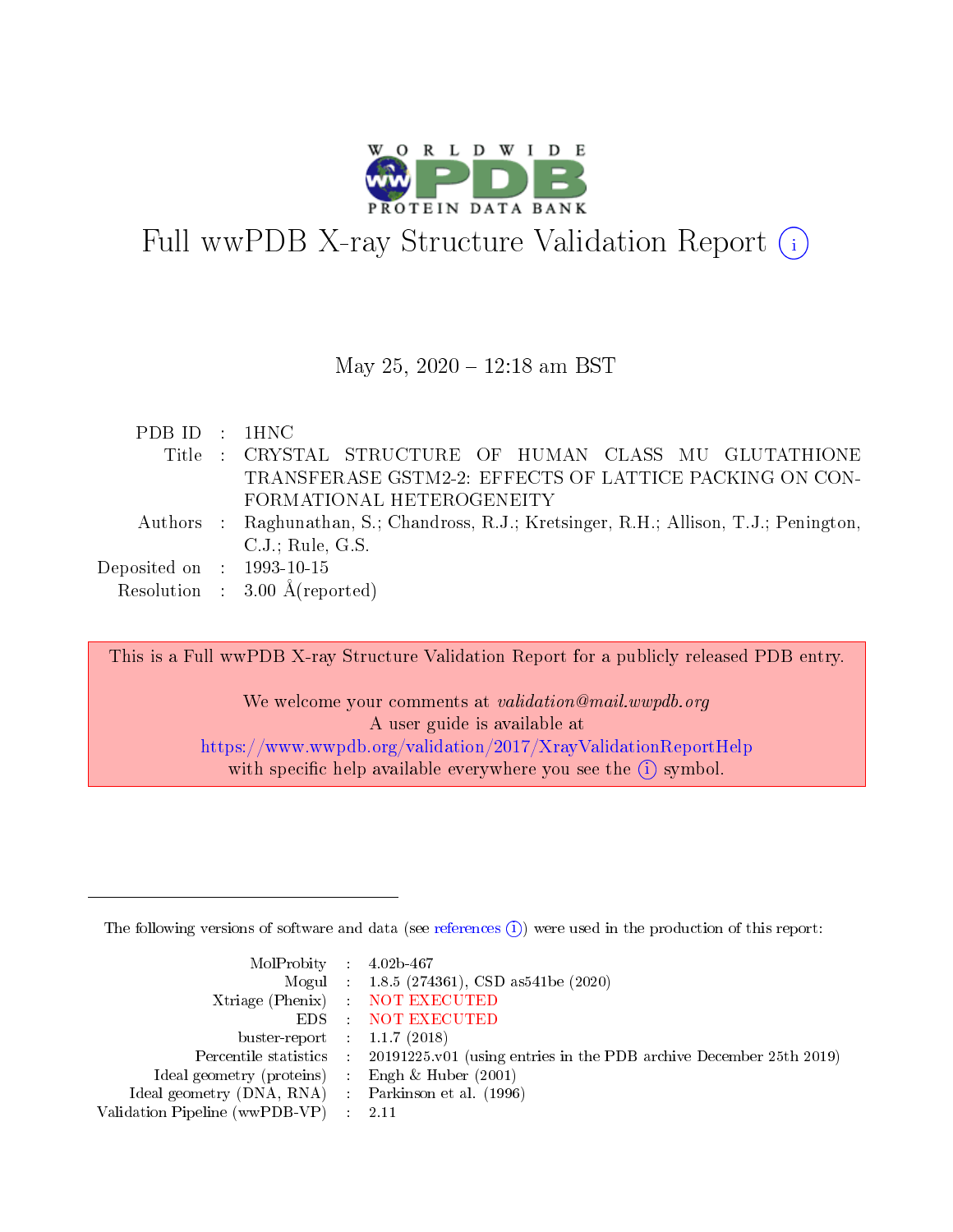# 1 [O](https://www.wwpdb.org/validation/2017/XrayValidationReportHelp#overall_quality)verall quality at a glance  $(i)$

The following experimental techniques were used to determine the structure: X-RAY DIFFRACTION

The reported resolution of this entry is 3.00 Å.

Percentile scores (ranging between 0-100) for global validation metrics of the entry are shown in the following graphic. The table shows the number of entries on which the scores are based.



| Metric                | Whole archive       | Similar resolution                                        |
|-----------------------|---------------------|-----------------------------------------------------------|
|                       | (# $\rm{Entries}$ ) | $(\#\text{Entries}, \text{resolution range}(\text{\AA}))$ |
| Clashscore            | 141614              | $2416(3.00-3.00)$                                         |
| Ramachandran outliers | 138981              | $2333(3.00-3.00)$                                         |
| Sidechain outliers    | 138945              | $2336(3.00-3.00)$                                         |

The table below summarises the geometric issues observed across the polymeric chains and their fit to the electron density. The red, orange, yellow and green segments on the lower bar indicate the fraction of residues that contain outliers for  $\geq=3$ , 2, 1 and 0 types of geometric quality criteria respectively. A grey segment represents the fraction of residues that are not modelled. The numeric value for each fraction is indicated below the corresponding segment, with a dot representing fractions  $\leq=5\%$ 

Note EDS was not executed.

| Mol | Chain  | $\vert$ Length | Quality of chain |     |  |  |  |  |
|-----|--------|----------------|------------------|-----|--|--|--|--|
|     | А      | 217            | 69%              | 29% |  |  |  |  |
|     | В      | 217            | 73%              | 26% |  |  |  |  |
|     | $\cap$ | 217            | 69%              | 29% |  |  |  |  |
|     |        | 217            | 66%              | 31% |  |  |  |  |

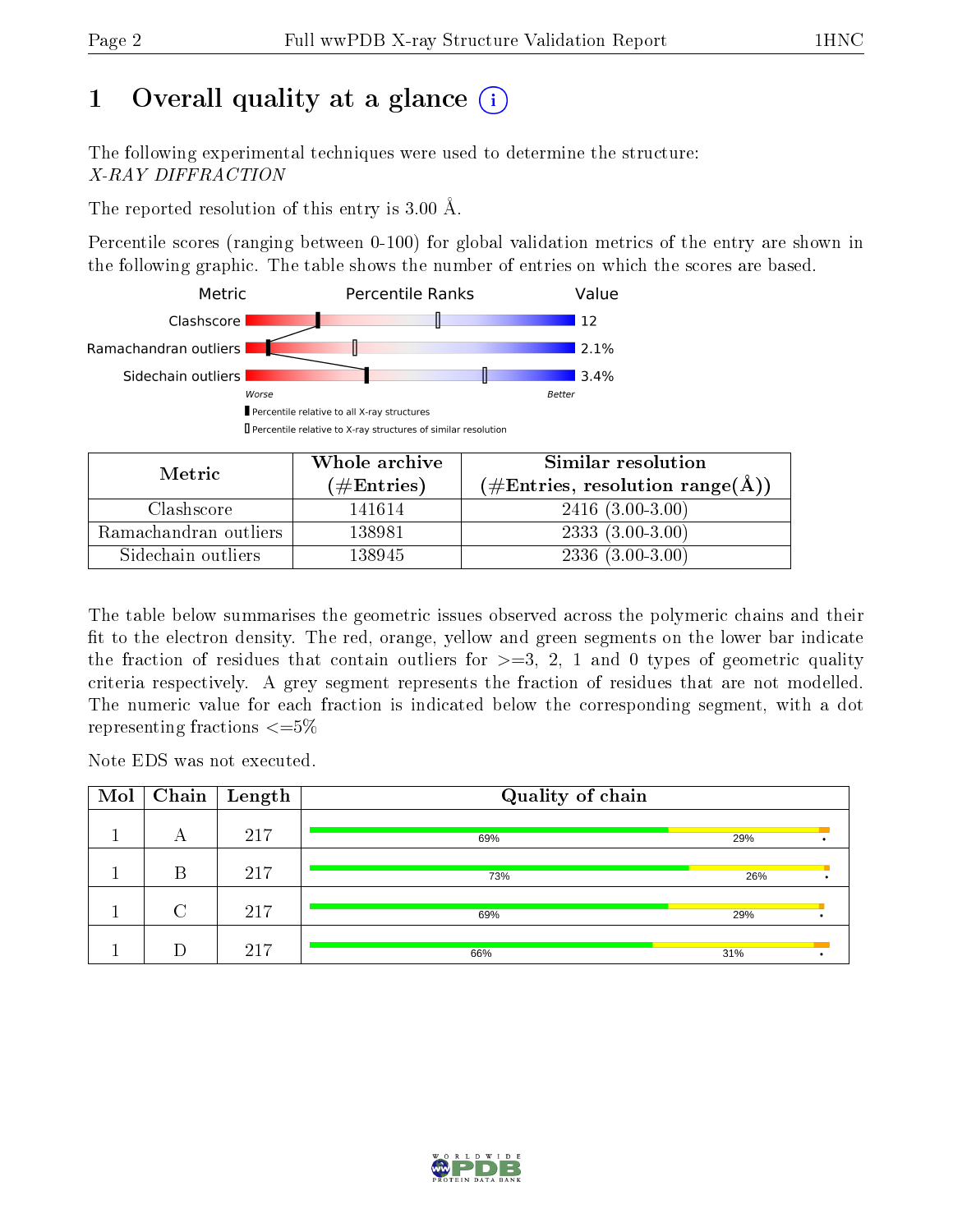# 2 Entry composition (i)

There are 2 unique types of molecules in this entry. The entry contains 7296 atoms, of which 0 are hydrogens and 0 are deuteriums.

In the tables below, the ZeroOcc column contains the number of atoms modelled with zero occupancy, the AltConf column contains the number of residues with at least one atom in alternate conformation and the Trace column contains the number of residues modelled with at most 2 atoms.

| Mol | Chain | Residues |       |               | Atoms |                  |           | $ZeroOcc \mid AltConf \mid$ | $\operatorname{Trace}$ |
|-----|-------|----------|-------|---------------|-------|------------------|-----------|-----------------------------|------------------------|
|     | А     | 217      | Total | $\mathcal{C}$ | N     |                  | S         |                             |                        |
|     |       |          | 1804  | 1169          | 295   | 330              | 10        |                             |                        |
|     | В     | 217      | Total | C             | N     |                  | S         |                             |                        |
|     |       |          | 1804  | 1169          | 295   | 330              | 10        |                             |                        |
|     |       | 217      | Total | C             | N     |                  | S         |                             |                        |
|     |       |          | 1804  | 1169          | 295   | 330              | <b>10</b> |                             |                        |
|     |       |          | Total | $\mathcal{C}$ | N     | $\left( \right)$ | S         |                             |                        |
|     | 217   | 1804     | 1169  | 295           | 330   | 10               |           |                             |                        |

Molecule 1 is a protein called GLUTATHIONE S-TRANSFERASE.

There are 4 discrepancies between the modelled and reference sequences:

| Chain         | Residue | Modelled   | Actual | Comment         | Reference             |
|---------------|---------|------------|--------|-----------------|-----------------------|
|               | 214     | <b>PHE</b> | TRP    | <b>CONFLICT</b> | <b>UNP P28161</b>     |
| В             | 214     | <b>PHE</b> | TRP    |                 | CONFLICT   UNP P28161 |
| $\mathcal{C}$ | 214     | <b>PHE</b> | TRP    |                 | CONFLICT   UNP P28161 |
|               | 214     | <b>PHE</b> | TRP    | CONFLICT -      | UNP P28161            |

• Molecule 2 is GLUTATHIONE S-(2,4 DINITROBENZENE) (three-letter code: GDN) (formula:  $C_{16}H_{19}N_5O_{10}S$ ).

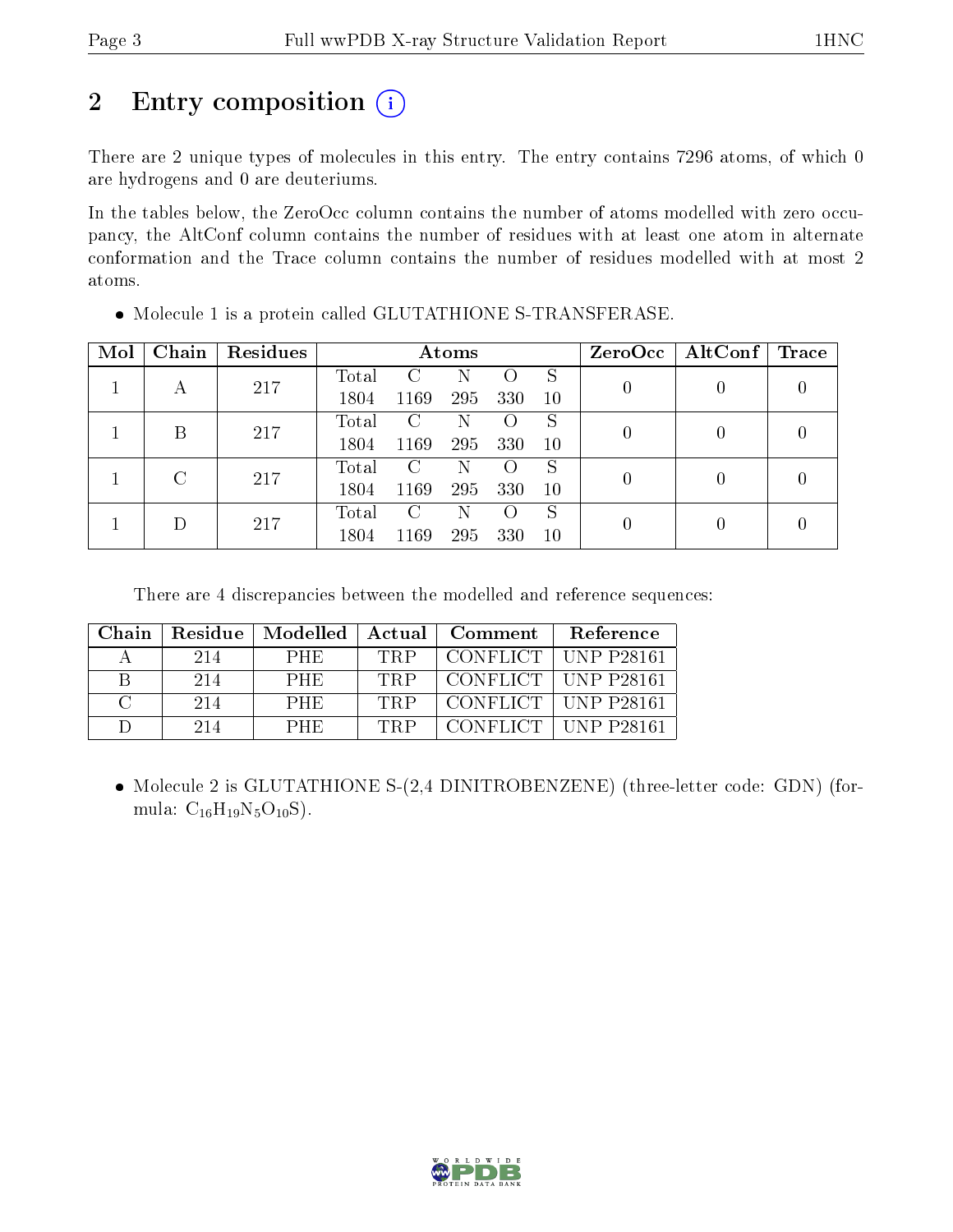

| Mol |  | Chain   Residues | Atoms                            |              |                           |                  | ZeroOcc   AltConf |  |  |
|-----|--|------------------|----------------------------------|--------------|---------------------------|------------------|-------------------|--|--|
| 2   |  |                  | Total                            | $\mathbf{C}$ |                           | $\left( \right)$ | -S                |  |  |
|     |  |                  | 20                               | 10           | $\overline{\phantom{a}3}$ | $-6$             |                   |  |  |
| 2   |  |                  | Total<br>$\overline{\mathbf{C}}$ |              |                           |                  |                   |  |  |
|     |  |                  | <b>20</b>                        | 10           | $\overline{\phantom{a}3}$ | $-6$             |                   |  |  |
| 2   |  |                  | Total                            | C            |                           |                  |                   |  |  |
|     |  | 20               | 10                               | 3            | -6                        |                  |                   |  |  |
| ച   |  |                  | Total                            | C            |                           |                  | S                 |  |  |
|     |  |                  | 20                               | 10           | 3                         | 6                |                   |  |  |

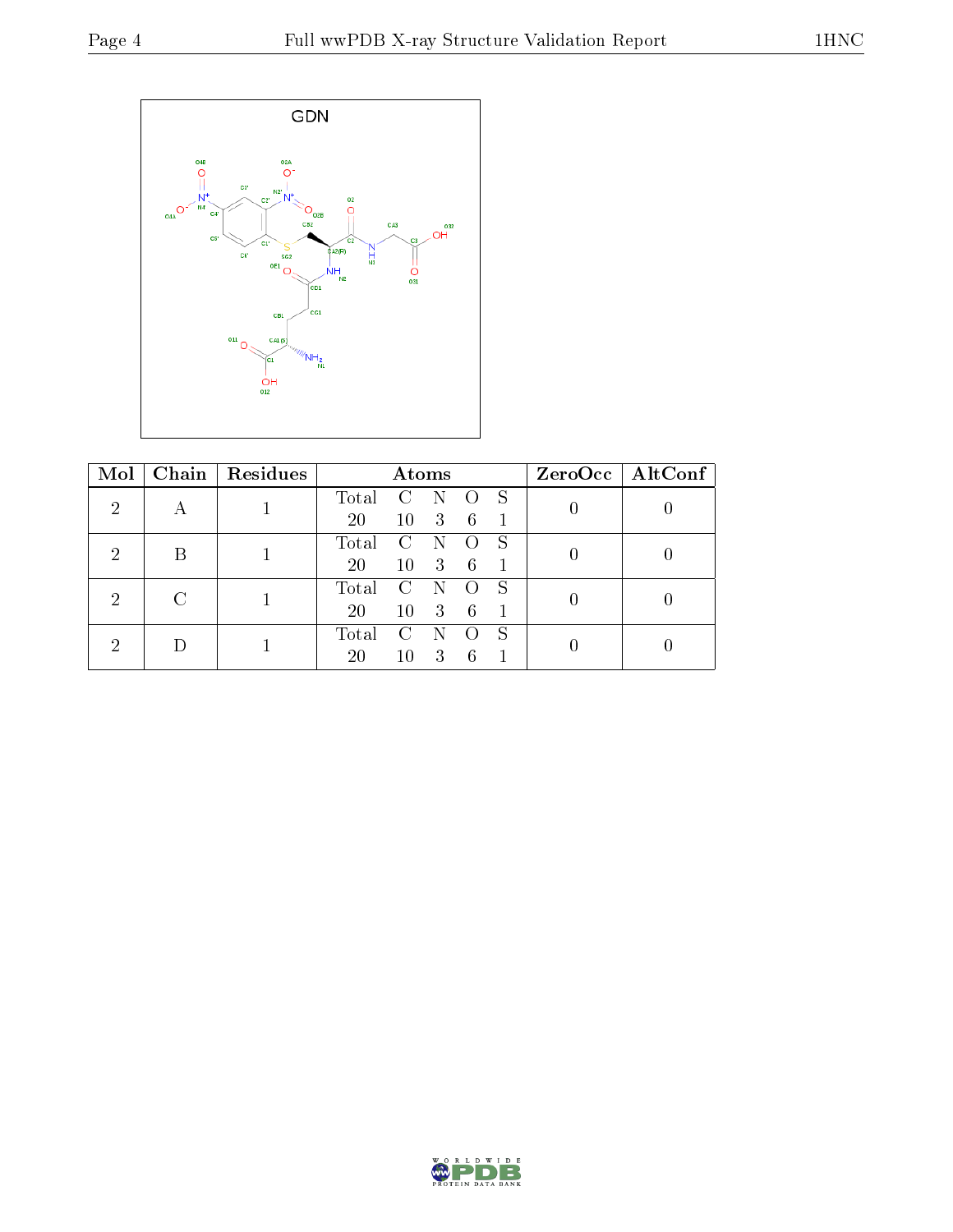# 3 Residue-property plots  $(i)$

These plots are drawn for all protein, RNA and DNA chains in the entry. The first graphic for a chain summarises the proportions of the various outlier classes displayed in the second graphic. The second graphic shows the sequence view annotated by issues in geometry. Residues are colorcoded according to the number of geometric quality criteria for which they contain at least one outlier: green  $= 0$ , yellow  $= 1$ , orange  $= 2$  and red  $= 3$  or more. Stretches of 2 or more consecutive residues without any outlier are shown as a green connector. Residues present in the sample, but not in the model, are shown in grey.

Note EDS was not executed.



• Molecule 1: GLUTATHIONE S-TRANSFERASE

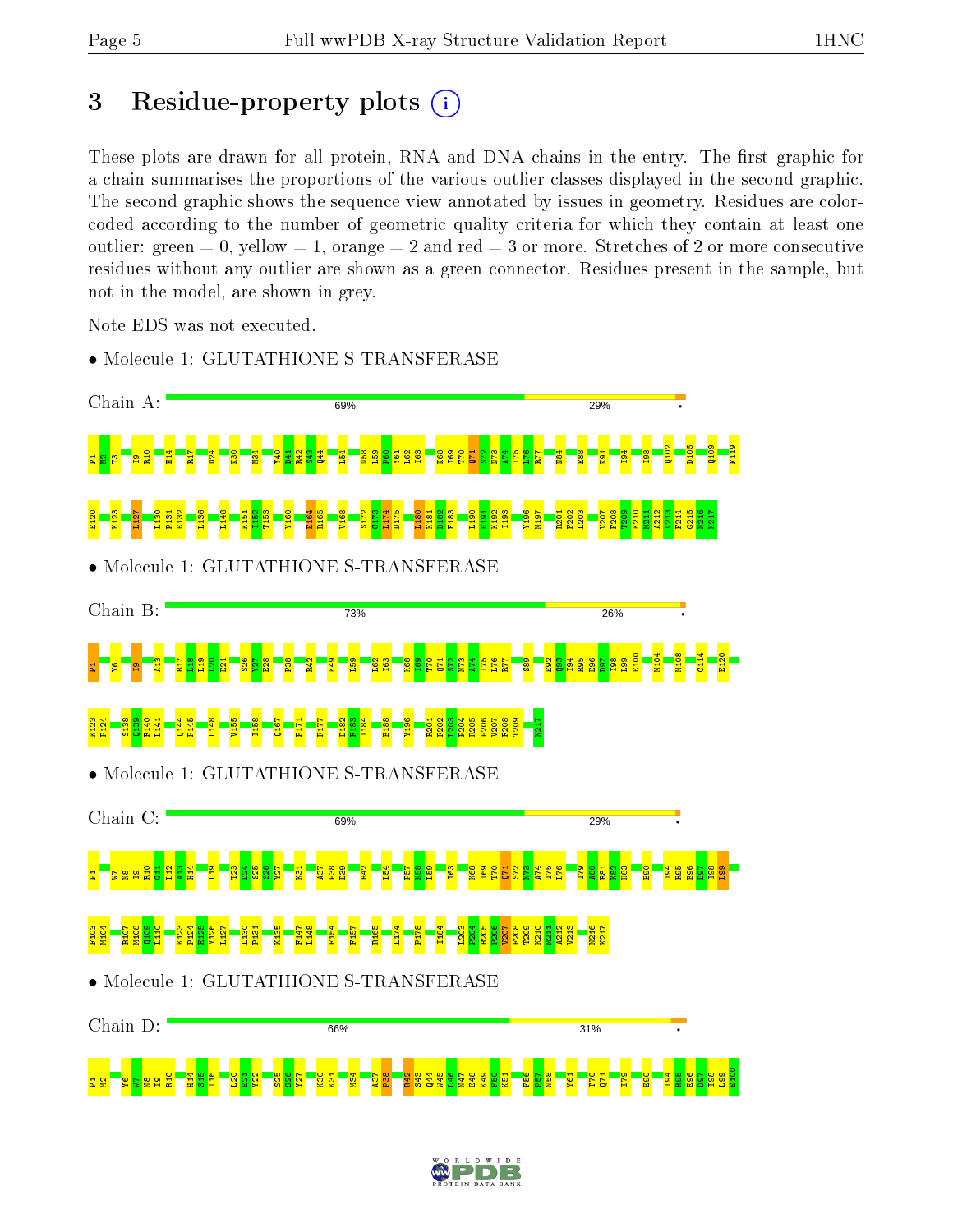$\sqrt{\frac{1}{1217}}$ 

# N101 M108 L113 C114 Y115 D118 K123 P124 E125 Y126 M133 L136 F140 L148 G149 D150 A159 L163 E164 Q167 V168 S172 C173 L180 I184 E188 K192 I193 Y196 M197 F202 L203 P204 R205 P206 V207 F208 T209 K210 M211 F214

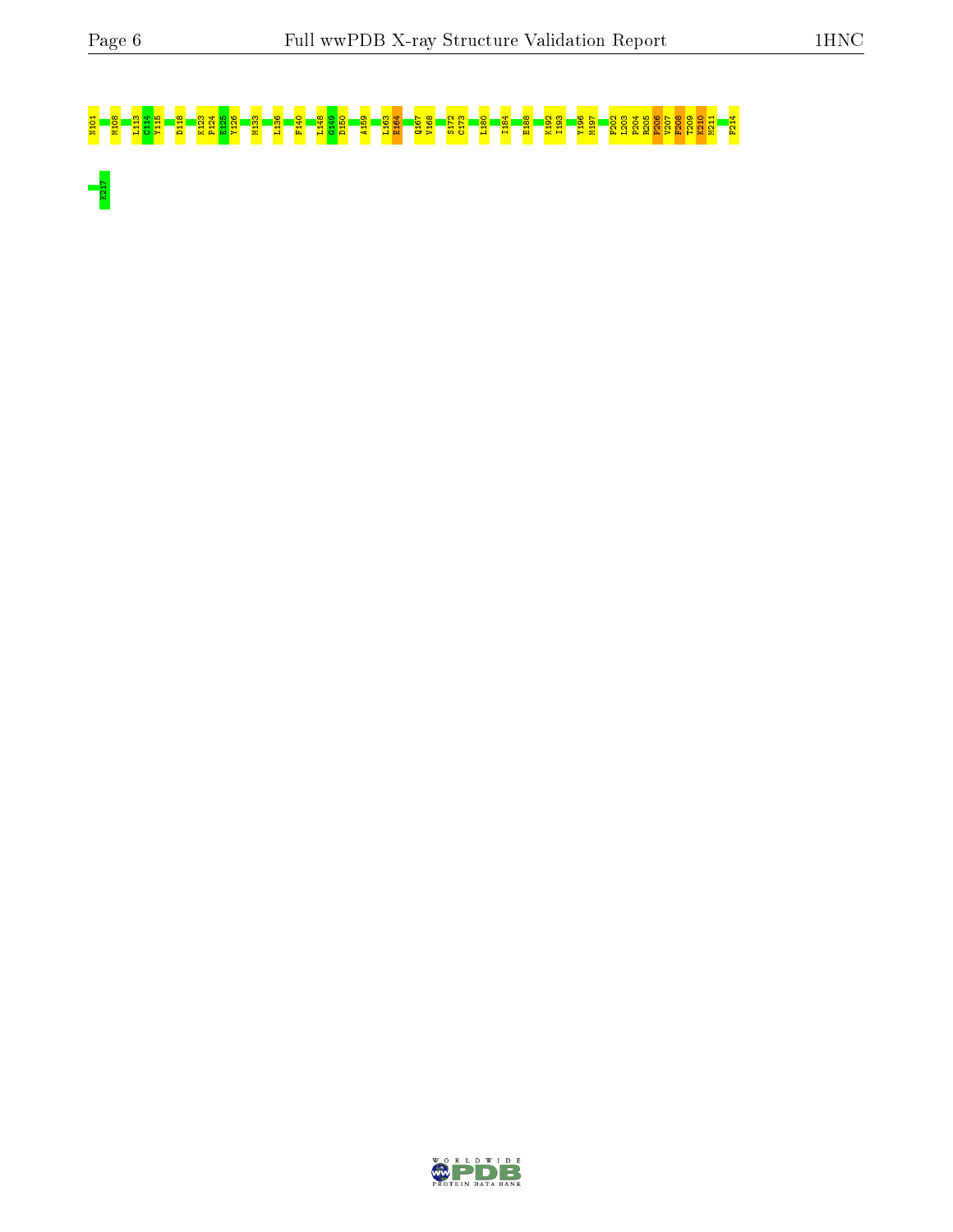# 4 Data and refinement statistics  $(i)$

Xtriage (Phenix) and EDS were not executed - this section is therefore incomplete.

| Property                               | <b>Value</b>                                    | Source    |
|----------------------------------------|-------------------------------------------------|-----------|
| Space group                            | P 21 21 21                                      | Depositor |
| Cell constants                         | 79.67Å<br>$56.94\text{\AA}$<br>220.07Å          | Depositor |
| a, b, c, $\alpha$ , $\beta$ , $\gamma$ | $90.00^\circ$<br>$90.00^\circ$<br>$90.00^\circ$ |           |
| Resolution $(A)$                       | 10.00<br>3.00                                   | Depositor |
| % Data completeness                    | (Not available) $(10.00-3.00)$                  | Depositor |
| in resolution range)                   |                                                 |           |
| $\mathrm{R}_{merge}$                   | (Not available)                                 | Depositor |
| $\mathrm{R}_{sym}$                     | (Not available)                                 | Depositor |
| Refinement program                     | X-PLOR                                          | Depositor |
| $R, R_{free}$                          | (Not available)<br>0.250                        | Depositor |
| Estimated twinning fraction            | No twinning to report.                          | Xtriage   |
| Total number of atoms                  | 7296                                            | wwPDB-VP  |
| Average B, all atoms $(A^2)$           | 23.0                                            | wwPDB-VP  |

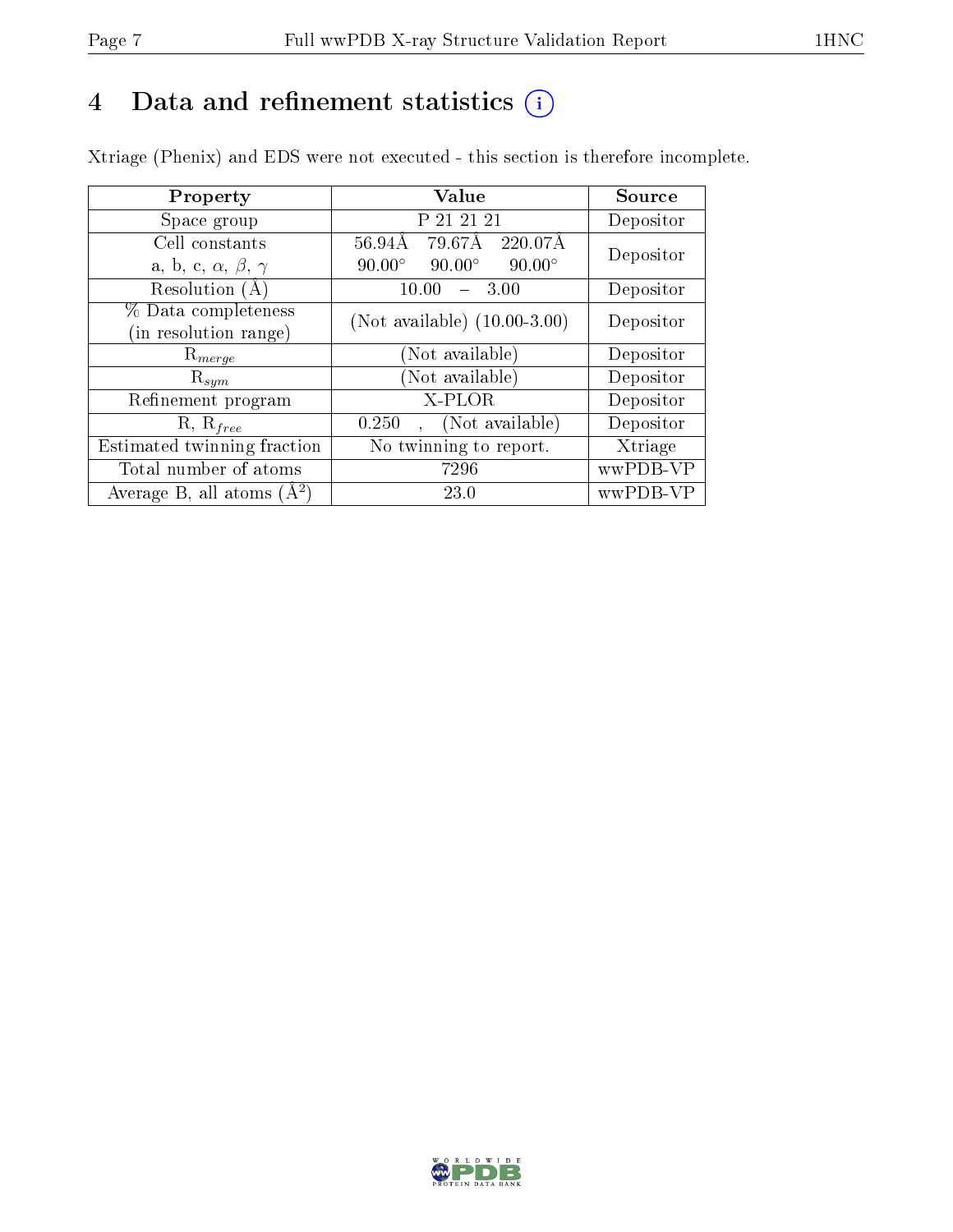# 5 Model quality  $(i)$

## 5.1 Standard geometry  $(i)$

Bond lengths and bond angles in the following residue types are not validated in this section: GDN

The Z score for a bond length (or angle) is the number of standard deviations the observed value is removed from the expected value. A bond length (or angle) with  $|Z| > 5$  is considered an outlier worth inspection. RMSZ is the root-mean-square of all Z scores of the bond lengths (or angles).

| Mol | Chain |      | Bond lengths | Bond angles |                    |  |
|-----|-------|------|--------------|-------------|--------------------|--|
|     |       | RMSZ | $\# Z  > 5$  | RMSZ        | # $ Z >5$          |  |
|     |       | 0.30 | 0/1851       | 0.55        | $1/2493$ $(0.0\%)$ |  |
|     | В     | 0.30 | 0/1851       | 0.57        | $1/2493$ $(0.0\%)$ |  |
|     | C     | 0.31 | 0/1851       | 0.57        | $1/2493$ $(0.0\%)$ |  |
| 1   | D)    | 0.30 | 0/1851       | 0.57        | $1/2493$ $(0.0\%)$ |  |
| All | All   | 0.30 | 7404         | 0.57        | $4/9972(0.0\%)$    |  |

There are no bond length outliers.

All (4) bond angle outliers are listed below:

| Mol | Chain | Res | Type       | Atoms     |           | Observed $(°)$ | Ideal <sup>(o)</sup> |
|-----|-------|-----|------------|-----------|-----------|----------------|----------------------|
|     |       |     | PRO        | CA-N-CD   | -7.88     | 100.47         | 111.50               |
|     |       |     | PRO.       | $CA-N-CD$ | l -7.76   | 100.63         | 111.50               |
|     |       |     | PRO-       | CA-N-CD   | $1 - 774$ | 100.67         | 111.50               |
|     |       |     | <b>PRO</b> | CA-N-CD   | -7.46     | 101 06         | 111.50               |

There are no chirality outliers.

There are no planarity outliers.

#### 5.2 Too-close contacts (i)

In the following table, the Non-H and H(model) columns list the number of non-hydrogen atoms and hydrogen atoms in the chain respectively. The H(added) column lists the number of hydrogen atoms added and optimized by MolProbity. The Clashes column lists the number of clashes within the asymmetric unit, whereas Symm-Clashes lists symmetry related clashes.

| Mol |      |          |    | Chain   Non-H   H(model)   H(added)   Clashes   Symm-Clashes |
|-----|------|----------|----|--------------------------------------------------------------|
|     | 1804 | 1785     |    |                                                              |
|     | 1804 | $1785\,$ | າດ |                                                              |
|     | 1804 | ' 785    | ۳٢ |                                                              |

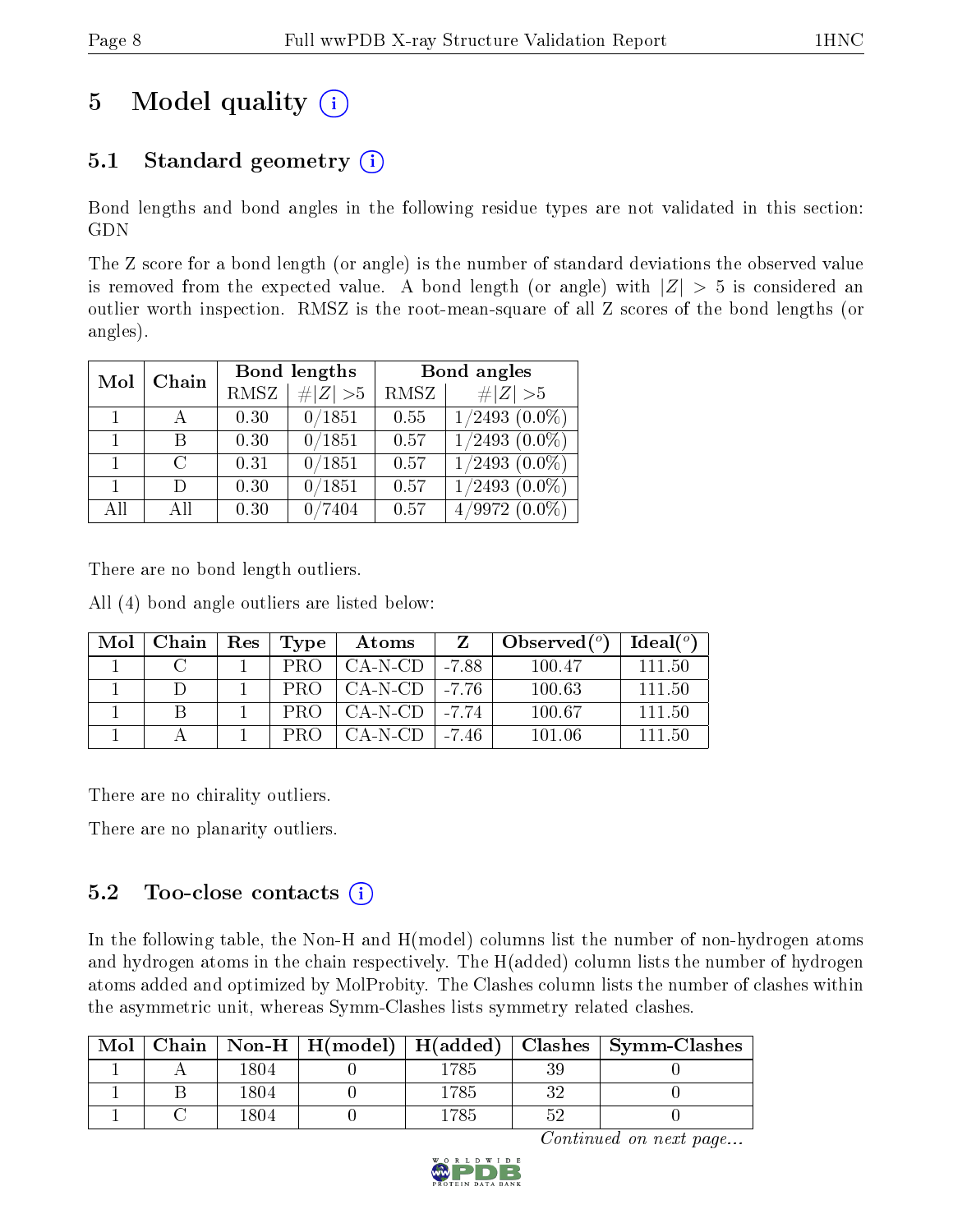| Mol |        | Chain   Non-H   $H (model)$   $H (added)$ |      |    | Clashes   Symm-Clashes |
|-----|--------|-------------------------------------------|------|----|------------------------|
|     | 1804   |                                           | 1785 | 52 |                        |
|     | $20\,$ |                                           |      |    |                        |
|     | 20     |                                           |      |    |                        |
|     | $20\,$ |                                           |      |    |                        |
|     | 20     |                                           |      |    |                        |
|     | 7296   |                                           | 7196 |    |                        |

Continued from previous page...

The all-atom clashscore is defined as the number of clashes found per 1000 atoms (including hydrogen atoms). The all-atom clashscore for this structure is 12.

All (171) close contacts within the same asymmetric unit are listed below, sorted by their clash magnitude.

|                     | Atom-2              | Interatomic    | Clash         |  |
|---------------------|---------------------|----------------|---------------|--|
| Atom-1              |                     | distance $(A)$ | overlap $(A)$ |  |
| 1:A:63:ILE:HG22     | 1: A:68: LYS: HG2   | 1.59           | 0.85          |  |
| 1: D: 133: MET: SD  | 1:D:136:LEU:HD12    | 2.19           | 0.83          |  |
| 1:B:21:GLU:HG2      | 1:B:196:TYR:HB2     | 1.65           | 0.78          |  |
| 1: D: 192: LYS: HD2 | 1: D: 192: LYS: H   | 1.49           | 0.78          |  |
| 1:B:9:ILE:HD12      | 1:B:205:ARG:HB2     | 1.68           | 0.75          |  |
| 1:C:10:ARG:HB2      | 1:C:207:VAL:HG13    | 1.68           | 0.74          |  |
| 1: B:92: GLU: HG2   | 1: B: 95: ARG: HH21 | 1.52           | 0.73          |  |
| 1:D:30:LYS:HD2      | 1: D: 61: TYR: OH   | 1.89           | 0.72          |  |
| 1:C:69:ILE:HD11     | 1:C:74:ALA:HB1      | 1.72           | 0.69          |  |
| 1:A:54:LEU:HD23     | 1: A:68: LYS: HB3   | 1.74           | 0.69          |  |
| 1:D:207:VAL:HG12    | 1:D:208:PHE:H       | 1.56           | 0.68          |  |
| 1:B:123:LYS:HB3     | 1:B:124:PRO:HD3     | 1.75           | 0.67          |  |
| 1:B:206:PRO:HG2     | 1:B:209:THR:HB      | 1.76           | 0.67          |  |
| 1:C:107:ARG:HH11    | 1:C:165:ARG:HH12    | 1.43           | 0.67          |  |
| 1:C:147:PHE:O       | 1:C:148:LEU:HB2     | 1.94           | 0.67          |  |
| 1:C:37:ALA:HB1      | 1:C:38:PRO:HD2      | 1.77           | 0.66          |  |
| 1:D:211:MET:HB2     | 1: D: 214: PHE: HB3 | 1.77           | 0.66          |  |
| 1: A: 120: GLU: HA  | 1:A:123:LYS:HZ3     | 1.61           | 0.66          |  |
| 1: A: 120: GLU: HA  | 1:A:123:LYS:NZ      | 2.13           | 0.64          |  |
| 1:D:34:MET:HB3      | 1:D:210:LYS:HE3     | 1.80           | 0.64          |  |
| 1:C:42:ARG:HH22     | 2:C:218:GDN:HA32    | 1.63           | 0.63          |  |
| 1:B:1:PRO:HB2       | 1:B:28:GLU:HG3      | 1.80           | 0.62          |  |
| 1:C:208:PHE:HB3     | 1:C:212:ALA:HB3     | 1.82           | 0.62          |  |
| 1:C:81:ARG:HH12     | 1:D:90:GLU:HG3      | 1.65           | 0.61          |  |
| 1:B:104:MET:O       | 1:B:108:MET:HG2     | 2.01           | 0.61          |  |
| 1:B:19:LEU:HD22     | 1:B:76:LEU:HD23     | 1.81           | 0.61          |  |
| 1:D:48:GLU:HA       | 1:D:51:LYS:HG3      | 1.83           | 0.61          |  |
| 1: D: 8: ASN: O     | 1:D:9:ILE:HG23      | 2.04           | 0.58          |  |

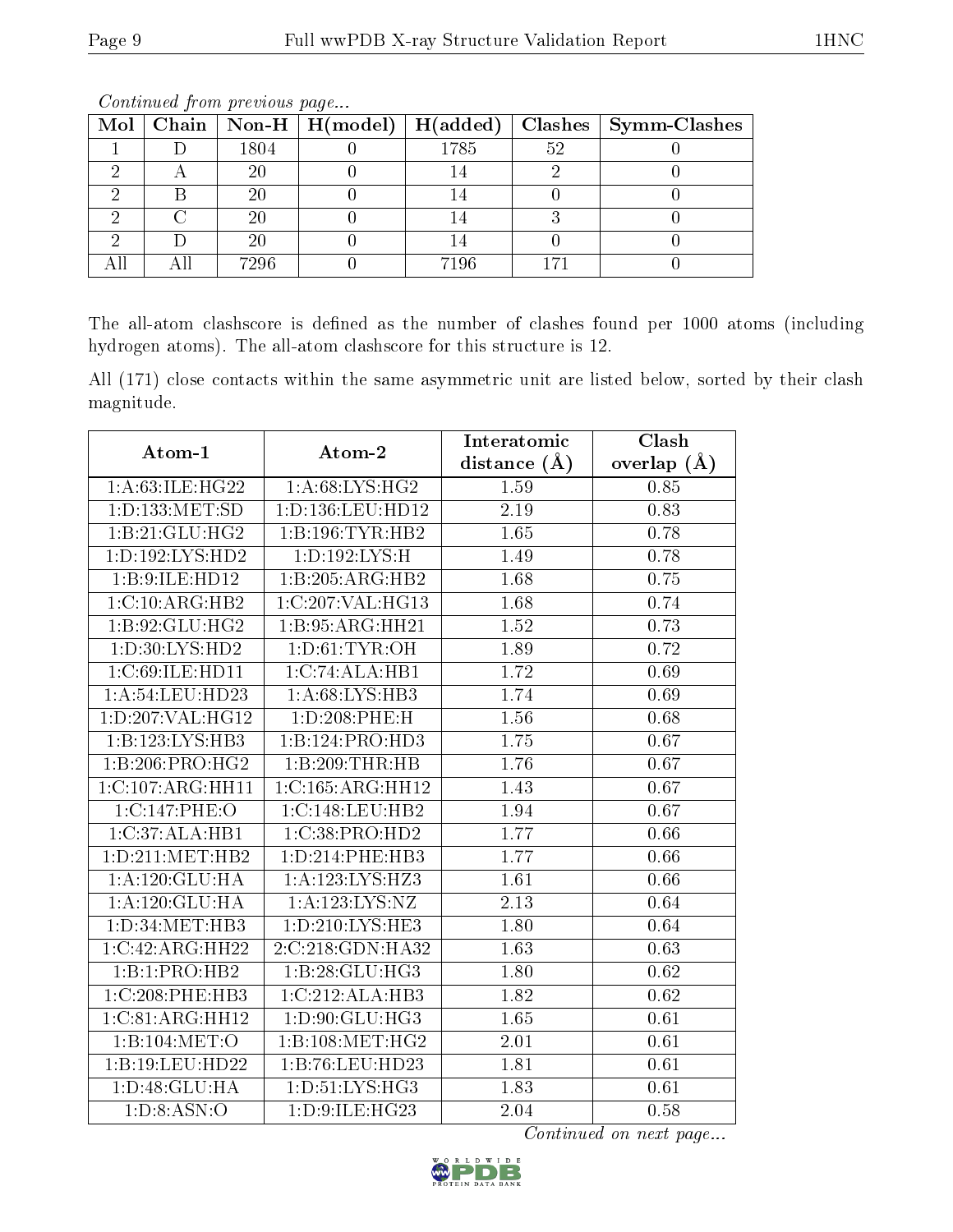| Comunaca jiom previous page               |                     | Interatomic       | Clash           |  |
|-------------------------------------------|---------------------|-------------------|-----------------|--|
| Atom-1                                    | Atom-2              | distance $(A)$    | overlap $(\AA)$ |  |
| 1: D: 45: TRP: HE1                        | 1:D:49:LYS:HZ2      | 1.52              | 0.57            |  |
| 1: A: 190: LEU: HB2                       | 1:A:193:ILE:HD13    | 1.87              | 0.57            |  |
| 1:C:72:SER:O                              | 1:C:76:LEU:HG       | 2.04              | 0.56            |  |
| 1:C:10:ARG:HD3                            | 1:C:203:LEU:HB2     | 1.87              | 0.56            |  |
| 1:D:56:PHE:O                              | 1: D: 70: THR: HG21 | 2.05              | 0.56            |  |
| 1:C:54:LEU:HD23                           | 1:C:57:PRO:HA       | 1.88              | 0.55            |  |
| 1:D:16:ILE:O                              | 1:D:20:LEU:HD13     | 2.07              | 0.55            |  |
| 1:B:89:SER:HB3                            | 1: B:92: GLU: HG3   | 1.89              | 0.54            |  |
| 1: D: 196: TYR: CE1                       | 1:D:202:PHE:HB2     | $\overline{2}.43$ | 0.54            |  |
| 1:C:99:LEU:HG                             | 1: C: 103: PHE: HE2 | 1.73              | 0.53            |  |
| 1: D: 123: LYS: HB3                       | 1: D: 124: PRO: HD3 | 1.90              | 0.53            |  |
| 1:C:123:LYS:HB3                           | 1:C:124:PRO:HD3     | 1.90              | 0.53            |  |
| 1:A:119:PHE:CZ                            | 1:A:123:LYS:HD3     | 2.44              | 0.53            |  |
| 1:C:123:LYS:O                             | 1:C:127:LEU:HG      | 2.09              | 0.53            |  |
| 1:B:167:GLN:HG3                           | 1:B:171:PRO:HA      | 1.91              | 0.53            |  |
| 1:C:23:THR:HB                             | 1: C:83: HIS: CE1   | 2.44              | 0.53            |  |
| 1:D:10:ARG:HB2                            | 1: D: 14: HIS: HB2  | 1.90              | 0.53            |  |
| 1:B:6:TYR:HA                              | 1:B:59:LEU:HD22     | 1.90              | 0.52            |  |
| 1: D:70:THR:O                             | 1:D:71:GLN:HB2      | 2.09              | 0.52            |  |
| 1:C:131:PRO:O                             | 1:C:135:LYS:HB2     | $2.10\,$          | 0.52            |  |
| 1: D:37: ALA:HB1                          | 1: D: 38: PRO: CD   | 2.40              | 0.52            |  |
| 1: D:6: TYR:O                             | 1: D: 31: LYS: HA   | 2.10              | 0.52            |  |
| 1:C:25:SER:O                              | 1:C:27:TYR:HD1      | 1.92              | 0.51            |  |
| 1: D: 197: MET: HA                        | 1:D:202:PHE:CD2     | 2.46              | 0.51            |  |
| 1:D:37:ALA:HB1                            | 1: D: 38: PRO: HD2  | 1.93              | 0.51            |  |
| 1:D:99:LEU:HD11                           | 1: D: 140: PHE: CE2 | 2.46              | 0.51            |  |
| 1:C:10:ARG:HB3                            | 1: C: 14: HIS: HB2  | 1.93              | 0.51            |  |
| 1: D: 20: LEU: CD1                        | 1: D: 79: ILE: HD13 | 2.41              | 0.51            |  |
| $1:C:210:\overline{\text{LYS:H}\text{A}}$ | 1:C:213:VAL:CG2     | 2.42              | 0.50            |  |
| 1: A:9: ILE: HA                           | 1:A:203:LEU:HD11    | 1.93              | 0.50            |  |
| 1:D:20:LEU:HD12                           | 1: D: 79: ILE: HD13 | 1.94              | 0.50            |  |
| 1:C:130:LEU:HB2                           | 1:C:131:PRO:HD3     | 1.93              | 0.50            |  |
| 1: A: 196: TYR: HE1                       | 1:A:201:ARG:HB2     | 1.76              | 0.49            |  |
| 1:C:104:MET:O                             | 1:C:108:MET:HG2     | 2.12              | 0.49            |  |
| 1:C:63:ILE:HG23                           | 1: C:68: LYS:NZ     | 2.28              | 0.49            |  |
| 1:C:69:ILE:HD12                           | 1:D:94:ILE:HG23     | 1.94              | 0.49            |  |
| 1:B:196:TYR:O                             | 1:B:202:PHE:HB2     | 2.12              | 0.49            |  |
| $1:B:205:\overline{\text{ARG:HB3}}$       | 1:B:206:PRO:HD2     | 1.94              | 0.49            |  |
| 1:C:90:GLU:O                              | 1:C:94:ILE:HG23     | 2.12              | 0.49            |  |
| 1: D: 211: MET: HB2                       | 1: D: 214: PHE: CB  | 2.42              | 0.49            |  |
| 1: A:174:LEU:HG                           | 1: A:181:LYS:HG2    | 1.94              | 0.49            |  |

Continued from previous page.

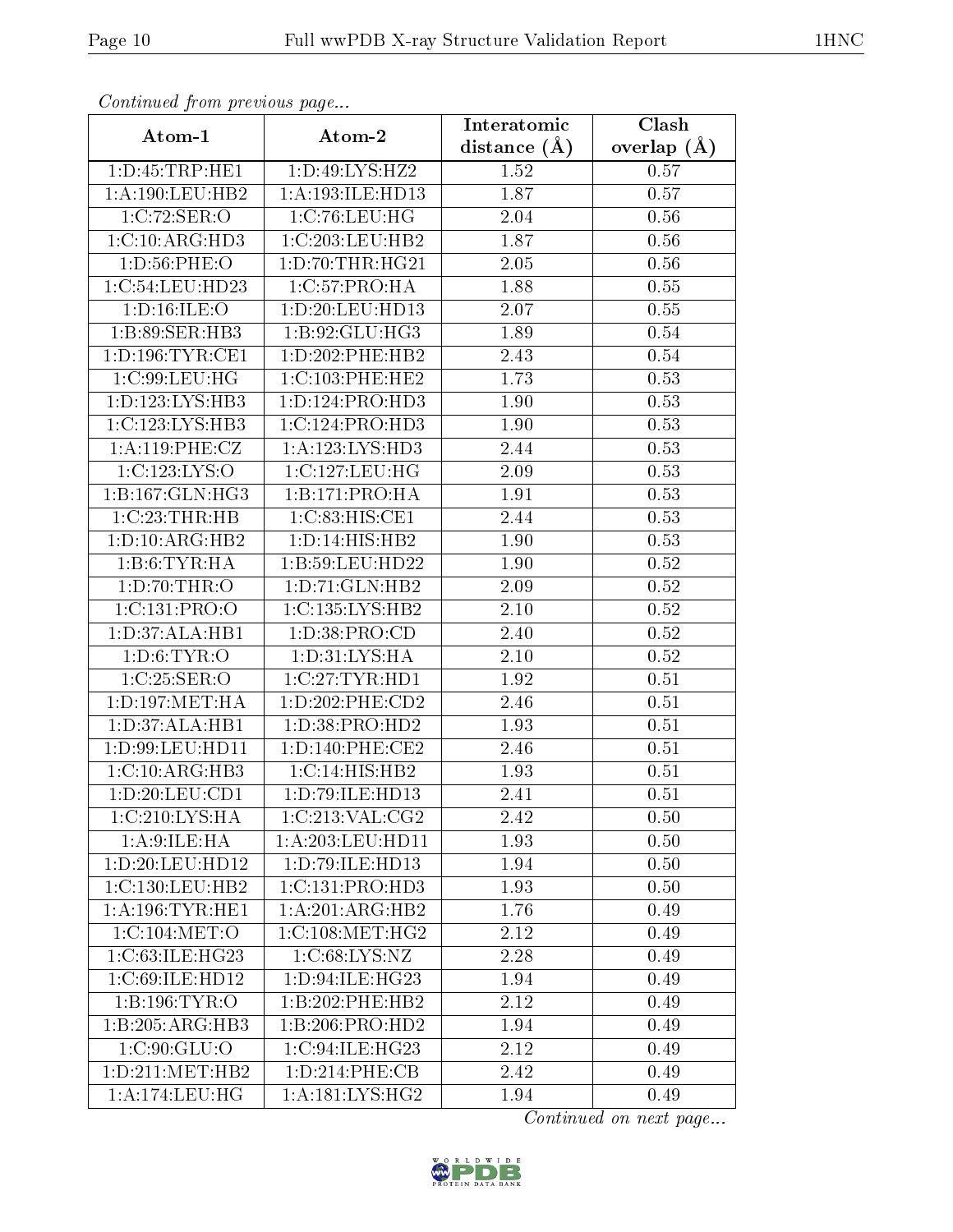| Continued from previous page |                      | Interatomic       | Clash         |  |
|------------------------------|----------------------|-------------------|---------------|--|
| Atom-1                       | Atom-2               | distance $(A)$    | overlap $(A)$ |  |
| 1: C:94: ILE: O              | 1:C:98:ILE:HG13      | 2.12              | 0.49          |  |
| 1: A: 164: GLU: O            | 1:A:168:VAL:HG23     | 2.13              | 0.49          |  |
| 1:B:114:CYS:SG               | 1:B:208:PHE:CZ       | 3.04              | 0.49          |  |
| 1: D: 164: GLU: O            | 1:D:168:VAL:HG23     | 2.13              | 0.49          |  |
| 1:C:70:THR:O                 | 1:C:71:GLN:HB2       | 2.13              | 0.48          |  |
| 1:D:207:VAL:HG12             | 1:D:208:PHE:N        | 2.25              | 0.48          |  |
| 1: A:160: TYR:O              | 1: A:164: GLU:HB2    | 2.13              | 0.47          |  |
| 1: A: 180: LEU: O            | 1: A: 183:PHE: HB3   | 2.14              | 0.47          |  |
| 1:B:99:LEU:HD11              | 1:B:140:PHE:HE2      | 1.79              | 0.47          |  |
| 1:C:76:LEU:HD13              | 1:C:154:PHE:HD2      | 1.79              | 0.47          |  |
| 1: D:25: SER:O               | 1: D: 27: TYR: HD1   | 1.97              | 0.47          |  |
| 1: D: 45: TRP: HE1           | 1: D:49: LYS: NZ     | 2.12              | 0.47          |  |
| 1: A:88: GLU:HG3             | 1:A:151:LYS:NZ       | 2.29              | 0.47          |  |
| 1: D: 167: GLN: HA           | 1: D: 173: CYS: SG   | 2.54              | 0.47          |  |
| 1: A:94: ILE: O              | 1:A:98:ILE:HG13      | 2.15              | 0.47          |  |
| 1: A:69: ILE: HG21           | 1: A: 75: ILE: HA    | 1.97              | 0.47          |  |
| 1:A:14:HIS:HA                | 1:A:17:ARG:HH11      | 1.80              | 0.46          |  |
| 1:C:110:LEU:HD13             | 1:C:126:TYR:HE2      | 1.81              | 0.46          |  |
| 1:A:208:PHE:H                | $1: A:208:$ PHE:HD1  | 1.62              | 0.46          |  |
| 1:B:96:GLU:HB3               | 1:B:148:LEU:HD11     | 1.96              | 0.46          |  |
| 1:B:155:VAL:HA               | 1:B:158:ILE:HG22     | 1.96              | 0.46          |  |
| 1: A:40: TYR:CD1             | 1: A:40: TYR:N       | 2.84              | 0.45          |  |
| 1:C:208:PHE:CB               | 1:C:212:ALA:HB3      | 2.45              | 0.45          |  |
| 1: D: 70: THR: HG22          | 1: D: 71: GLN: N     | 2.32              | 0.45          |  |
| 1:B:73:ASN:O                 | 1:B:77:ARG:HG3       | $\overline{2.17}$ | 0.45          |  |
| 1:B:138:SER:OG               | 1:B:177:PHE:HB3      | 2.17              | 0.45          |  |
| 1: A:71: GLN: HG2            | 2:A:218:GDN:HA1      | 1.99              | 0.45          |  |
| 1:C:110:LEU:HD13             | 1:C:126:TYR:CE2      | 2.52              | 0.45          |  |
| 1:A:127:LEU:HD22             | 1: A: 127: LEU: HA   | 1.86              | 0.45          |  |
| 1:B:77:ARG:HD2               | 1:B:100:GLU:OE2      | 2.17              | 0.45          |  |
| 1: B:63: ILE: HG23           | 1:B:68:LYS:HD3       | 1.98              | 0.45          |  |
| 1: D: 163: LEU: HD21         | 1: D: 180: LEU: HD22 | 1.99              | 0.45          |  |
| 1: D: 8: ASN: O              | 1: D: 210: LYS: HD2  | 2.17              | 0.44          |  |
| 1:C:63:ILE:HD12              | 1:C:68:LYS:HD2       | 1.99              | 0.44          |  |
| 1: A:70:THR:HG22             | 1: A:71: GLN: HG3    | 1.99              | 0.44          |  |
| 1:B:70:THR:O                 | 1:B:71:GLN:HB2       | 2.18              | 0.44          |  |
| 1: D: 196: TYR: CZ           | 1:D:202:PHE:HB2      | 2.53              | 0.44          |  |
| 1:D:203:LEU:O                | 1: D: 205: ARG: HG3  | 2.17              | 0.44          |  |
| 1: A: 130: LEU: HB3          | 1: A: 131: PRO: HD3  | 2.00              | 0.44          |  |
| 1:C:165:ARG:HE               | 1:C:207:VAL:HG11     | 1.82              | 0.44          |  |
| 1: A:34:MET:HG3              | 1:A:42:ARG:HG2       | 2.00              | 0.43          |  |

Continued from previous page.

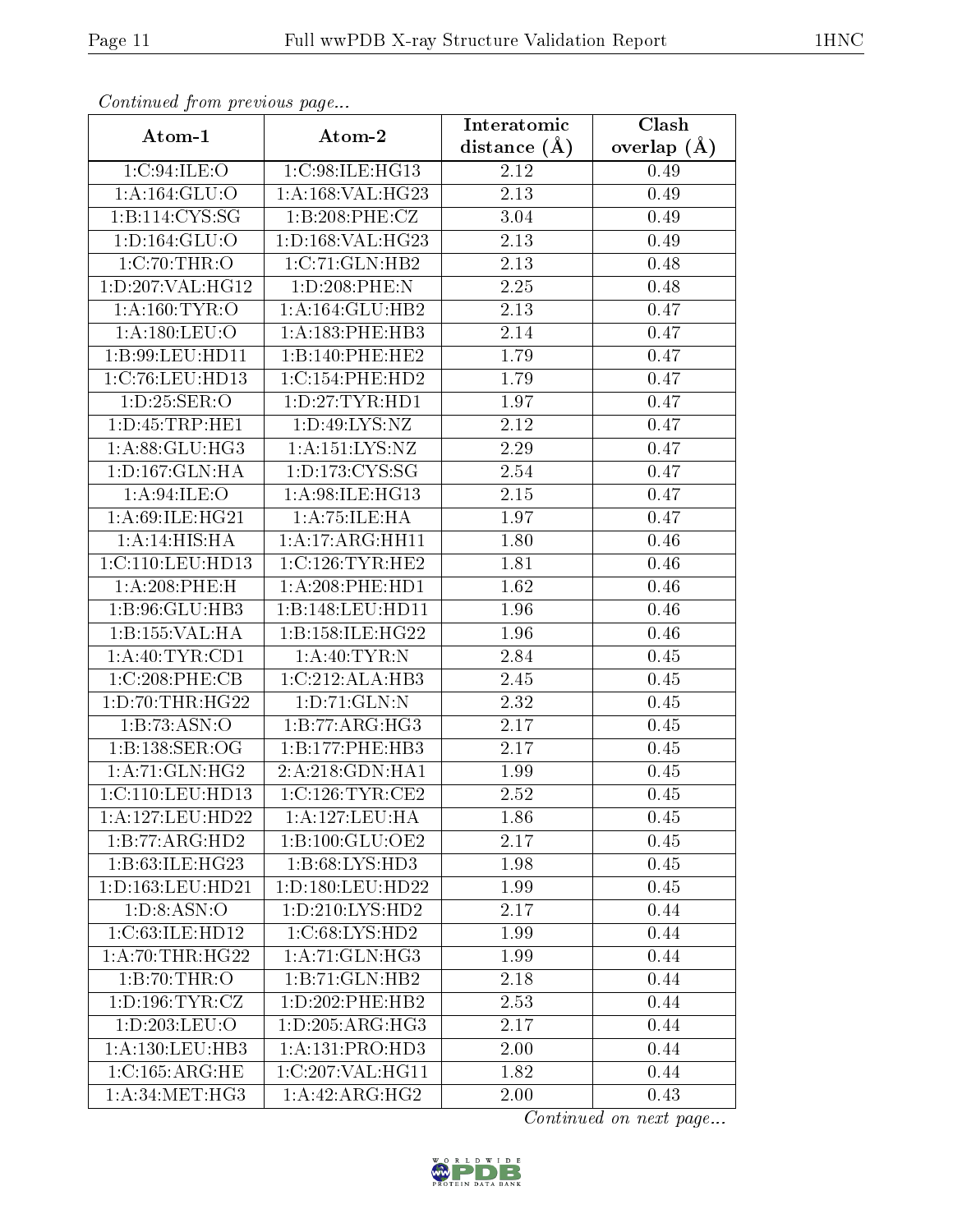| Commuca from previous page |                      | Interatomic       | Clash           |  |  |
|----------------------------|----------------------|-------------------|-----------------|--|--|
| Atom-1                     | Atom-2               | distance $(A)$    | overlap $(\AA)$ |  |  |
| 1:A:68:LYS:HB2             | 1: A:68: LYS:NZ      | 2.33              | 0.43            |  |  |
| 1:A:73:ASN:O               | 1:A:77:ARG:HG3       | $\overline{2.18}$ | 0.43            |  |  |
| 1:B:144:GLN:HA             | 1:B:145:PRO:HD3      | 1.85              | 0.43            |  |  |
| 1:D:94:ILE:O               | 1:D:98:ILE:HG13      | 2.18              | 0.43            |  |  |
| 1:A:24:ASP:HB2             | 1:A:192:LYS:NZ       | 2.32              | 0.43            |  |  |
| 1:A:172:SER:HA             | 1:A:175:ASP:OD2      | 2.18              | 0.43            |  |  |
| 1: B:94: ILE: O            | 1:B:98:ILE:HG13      | 2.18              | 0.43            |  |  |
| 1:A:119:PHE:CE2            | 1:A:123:LYS:HD3      | 2.53              | 0.43            |  |  |
| 1:B:1:PRO:HB3              | 1:B:26:SER:O         | 2.19              | 0.43            |  |  |
| 1: D: 206: PRO:HG2         | 1: D: 207: VAL:H     | 1.84              | 0.43            |  |  |
| 1: D: 193: ILE: O          | 1: D: 197: MET:HG3   | 2.19              | 0.43            |  |  |
| 1:B:99:LEU:HD11            | 1:B:140:PHE:CE2      | 2.55              | 0.42            |  |  |
| 1:C:210:LYS:HA             | 1:C:213:VAL:HG23     | 2.01              | 0.42            |  |  |
| 1:C:70:THR:O               | 1:C:74:ALA:HB3       | 2.20              | 0.42            |  |  |
| 1:C:7:TRP:HB2              | 1:C:9:ILE:HG12       | 2.02              | 0.42            |  |  |
| 1: D: 192: LYS: HD2        | 1: D: 192: LYS: N    | 2.26              | 0.42            |  |  |
| 1: A:210:LYS:HA            | 1:A:214:PHE:O        | 2.20              | 0.42            |  |  |
| 1:C:19:LEU:HA              | 1:C:157:PHE:CE2      | 2.55              | 0.42            |  |  |
| 1:A:207:VAL:HG11           | 1: A:215: GLY:HA2    | 2.01              | 0.42            |  |  |
| 1:A:148:LEU:HD12           | 1: A: 153: THR: HG21 | 2.00              | 0.42            |  |  |
| 1:B:13:ALA:O               | 1:B:17:ARG:HG3       | 2.20              | 0.42            |  |  |
| 1:B:62:LEU:HD22            | 1:B:75:ILE:HG23      | 2.00              | 0.42            |  |  |
| 1:C:107:ARG:NH1            | 1:C:165:ARG:HH12     | 2.15              | 0.42            |  |  |
| 1:C:96:GLU:HB2             | 1:C:148:LEU:HD21     | 2.02              | 0.42            |  |  |
| 1: D: 184: ILE: O          | 1: D: 188: GLU: HG2  | $2.20\,$          | 0.42            |  |  |
| 1:C:81:ARG:NH1             | 1:D:90:GLU:HG3       | 2.34              | 0.42            |  |  |
| 1:D:96:GLU:HB2             | 1:D:148:LEU:HD21     | 2.00              | 0.42            |  |  |
| 1:C:63:ILE:HG23            | 1: C:68: LYS: HZ3    | 1.84              | 0.42            |  |  |
| 1:C:71:GLN:OE1             | 1: D: 101: ASN: HB3  | 2.20              | 0.42            |  |  |
| 1: D: 209: THR: HA         | 1: D: 214: PHE: CE2  | 2.55              | 0.42            |  |  |
| 1: A:3:THR:O               | 1: A:62:LEU:HA       | 2.20              | 0.42            |  |  |
| 1:C:94:ILE:HG13            | 1:C:95:ARG:N         | 2.35              | 0.41            |  |  |
| 1:B:141:LEU:O              | 1:B:144:GLN:HG2      | 2.21              | 0.41            |  |  |
| 1:C:216:ASN:ND2            | 1:C:217:LYS:HG3      | 2.34              | 0.41            |  |  |
| 1:C:59:LEU:HB2             | 2:C:218:GDN:O2       | 2.20              | 0.41            |  |  |
| 1:D:159:ALA:O              | 1: D: 163: LEU: HB2  | 2.20              | 0.41            |  |  |
| 1: D: 167: GLN: HA         | 1: D: 173: CYS: HG   | 1.85              | 0.41            |  |  |
| 1: D: 42: ARG: O           | 1: D: 44: GLN: N     | 2.53              | 0.41            |  |  |
| 1: D: 22: TYR: HB2         | 1:D:193:ILE:HD11     | 2.01              | 0.41            |  |  |
| 1: D: 192: LYS: CD         | 1: D: 192: LYS: H    | 2.24              | 0.41            |  |  |
| 1:A:105:ASP:O              | 1: A:109: GLN: HG3   | 2.20              | 0.41            |  |  |

Continued from previous page.

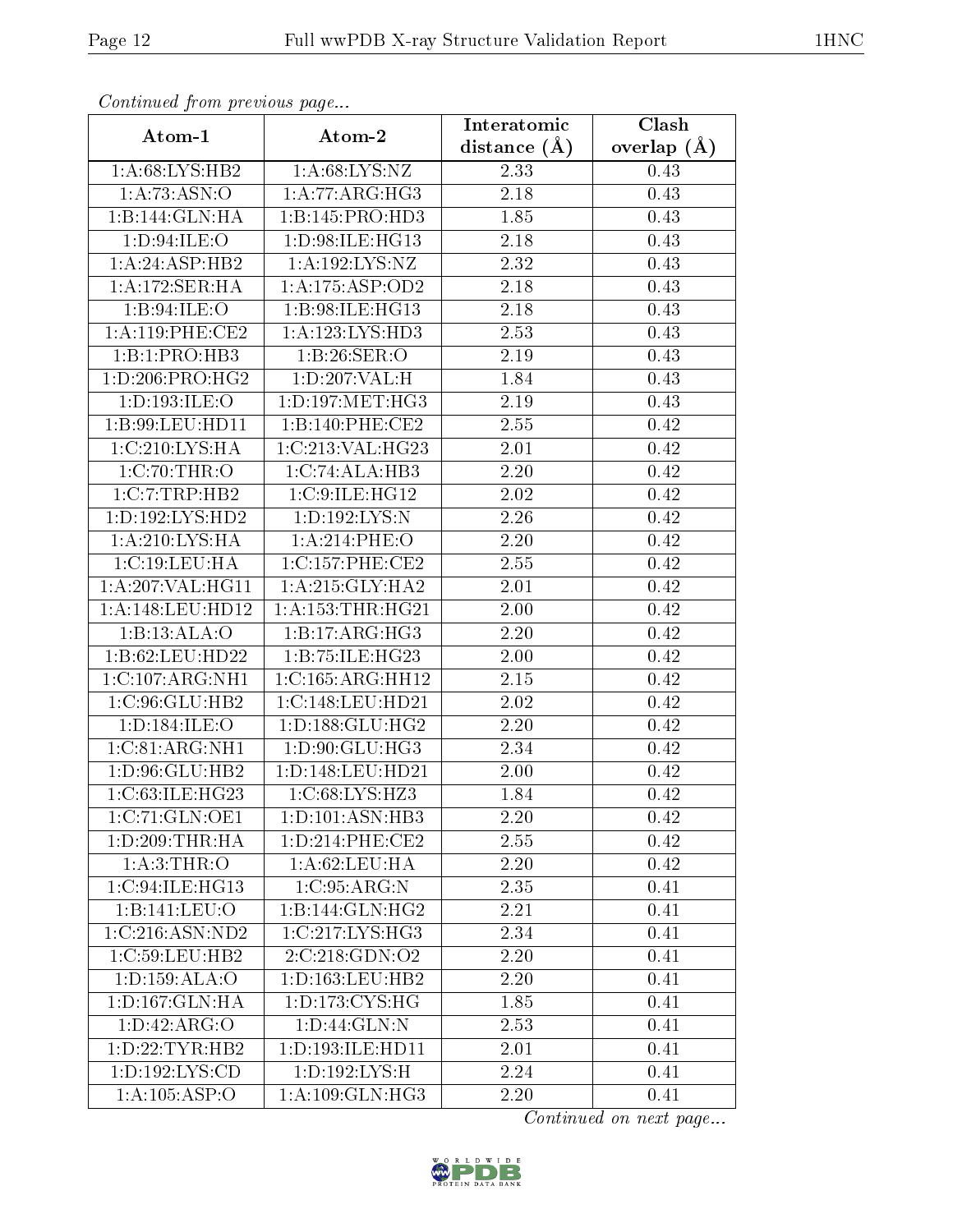| Atom-1             | Atom-2               | Interatomic      | Clash         |  |
|--------------------|----------------------|------------------|---------------|--|
|                    |                      | distance $(\AA)$ | overlap $(A)$ |  |
| 1:A:193:ILE:N      | 1:A:193:ILE:HD12     | 2.35             | 0.41          |  |
| 1: A:30: LYS: HA   | 1:A:30:LYS:HD3       | 1.83             | 0.41          |  |
| 1:C:42:ARG:NH2     | 2:C:218:GDN:HA32     | 2.33             | 0.41          |  |
| 1:C:95:ARG:NH1     | 1:C:148:LEU:H        | 2.18             | 0.41          |  |
| 1: A:58: ASN:OD1   | 2:A:218:GDN:HG11     | 2.21             | 0.41          |  |
| 1:C:12:LEU:H       | 1:C:12:LEU:HD12      | 1.85             | 0.41          |  |
| 1:B:42:ARG:HD2     | 1:B:42:ARG:N         | 2.36             | 0.41          |  |
| 1: D: 2: MET: CE   | 1: D: 25: SER: HB3   | 2.51             | 0.41          |  |
| 1:C:174:LEU:HD21   | 1:C:184:ILE:CD1      | 2.51             | 0.41          |  |
| 1:C:79:ILE:O       | 1:C:83:HIS:HD2       | 2.03             | 0.41          |  |
| 1: A:210: LYS: HB2 | 1: A:215: GLY:HA3    | 2.03             | 0.41          |  |
| 1:B:184:ILE:O      | 1:B:188:GLU:HG3      | 2.21             | 0.41          |  |
| 1: C:31: LYS:NZ    | 1:C:203:LEU:HD21     | 2.36             | 0.41          |  |
| 1: B: 9: ILE: HD11 | 1:B:206:PRO:O        | 2.21             | 0.40          |  |
| 1:D:30:LYS:HD2     | 1: D: 61: TYR: HH    | 1.82             | 0.40          |  |
| 1: A:59: LEU: HD23 | 1: A:61:TYR:HD2      | 1.85             | 0.40          |  |
| 1:D:113:LEU:HD21   | 1: D: 126: TYR: CB   | 2.51             | 0.40          |  |
| 1: A: 132: GLU: O  | 1: A: 136: LEU: HD13 | 2.22             | 0.40          |  |
| 1: C:99: LEU: HA   | 1:C:99:LEU:HD12      | 1.85             | 0.40          |  |
| 1:C:71:GLN:O       | 1:C:75:ILE:HG13      | 2.22             | 0.40          |  |

Continued from previous page...

There are no symmetry-related clashes.

### 5.3 Torsion angles (i)

#### 5.3.1 Protein backbone (i)

In the following table, the Percentiles column shows the percent Ramachandran outliers of the chain as a percentile score with respect to all X-ray entries followed by that with respect to entries of similar resolution.

The Analysed column shows the number of residues for which the backbone conformation was analysed, and the total number of residues.

| Mol | Chain         | Analysed         | Favoured             | Allowed    | Outliers  |                | Percentiles |
|-----|---------------|------------------|----------------------|------------|-----------|----------------|-------------|
|     | $\bf{A}$      | $215/217(99\%)$  | 188(87%)             | $24(11\%)$ | $3(1\%)$  | 11             | 43          |
|     | B             | $215/217(99\%)$  | $185(86\%)$          | $25(12\%)$ | $5(2\%)$  | $\overline{6}$ | 30          |
|     | $\mathcal{C}$ | 215/217(99%)     | $190(88\%)$          | $22(10\%)$ | $3(1\%)$  | 11             | 43          |
|     | D             | $215/217(99\%)$  | 188 (87%)            | $20(9\%)$  | $7(3\%)$  |                | 21          |
| All | All           | $860/868$ (99\%) | 751 (87%)   91 (11%) |            | $18(2\%)$ |                | 33          |



R L D W I D E DB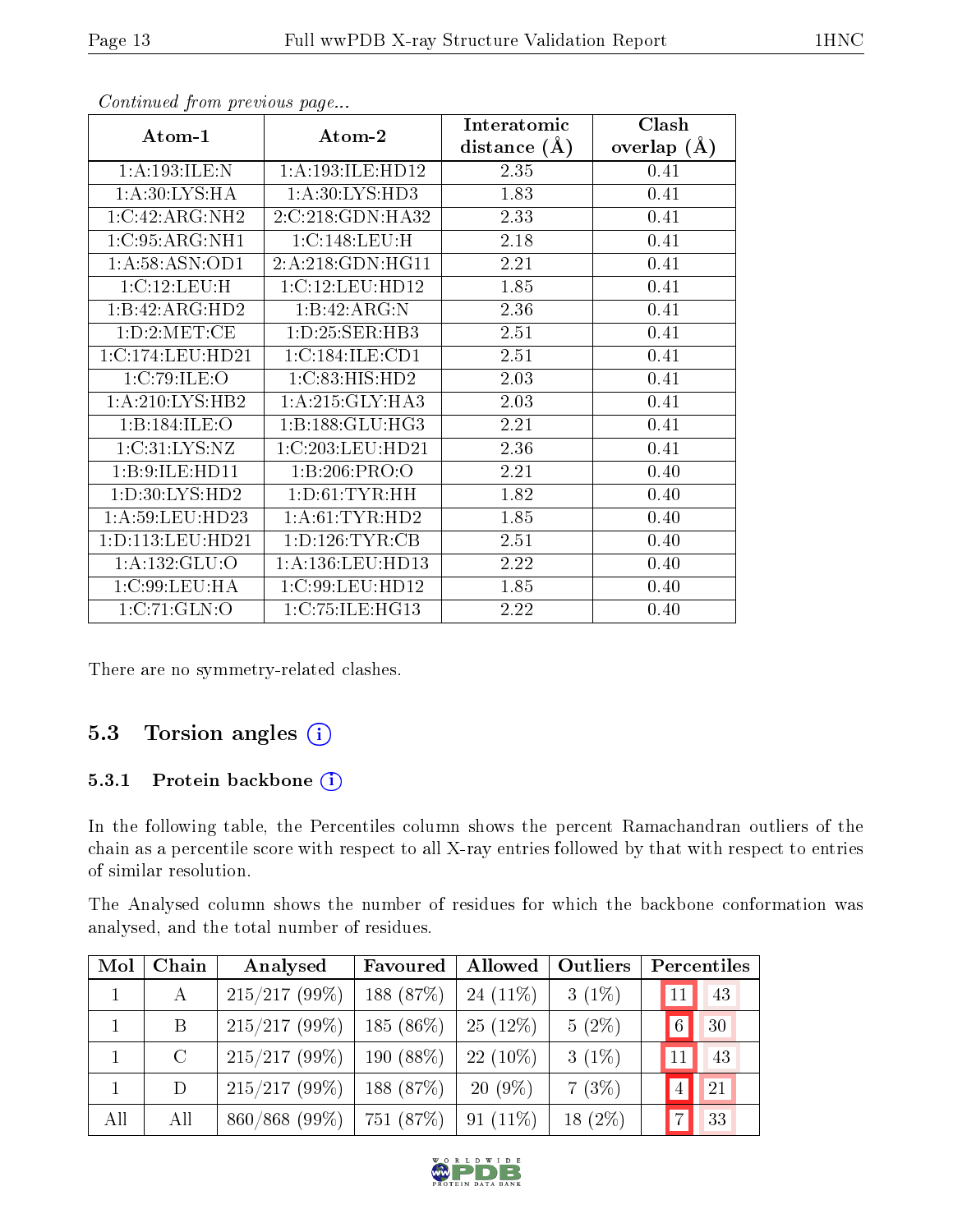| Mol            | Chain                 | Res | Type        |
|----------------|-----------------------|-----|-------------|
| 1              | Β                     | 49  | <b>LYS</b>  |
| $\mathbf 1$    | B                     | 201 | $\rm{ARG}$  |
| $\mathbf{1}$   | D                     | 42  | $\rm{ARG}$  |
| $\mathbf 1$    | $\overline{D}$        | 43  | ${\rm SER}$ |
| $\mathbf{1}$   | $\overline{\text{C}}$ | 178 | <b>PRO</b>  |
| $\mathbf 1$    | $\overline{\rm D}$    | 204 | PRO         |
| $\mathbf 1$    | $\overline{\rm D}$    | 210 | <b>LYS</b>  |
| $\mathbf 1$    | $\overline{\rm A}$    | 212 | ALA         |
| $\mathbf{1}$   | $\overline{\rm C}$    | 209 | <b>THR</b>  |
| $\mathbf 1$    | $\overline{\rm D}$    | 38  | PRO         |
| $\mathbf 1$    | $\overline{\rm D}$    | 47  | <b>ASN</b>  |
| $\mathbf 1$    | $\overline{\rm A}$    | 10  | $\rm{ARG}$  |
| $\mathbf 1$    | $\overline{\rm A}$    | 71  | <b>GLN</b>  |
| $\mathbf 1$    | $\overline{\text{B}}$ | 204 | PRO         |
| $\mathbf{1}$   | $\overline{\rm C}$    | 71  | <b>GLN</b>  |
| $\mathbf 1$    | D                     | 206 | PRO         |
| $\mathbf{1}$   | B                     | 207 | VAL         |
| $\overline{1}$ | В                     | 9   | ILE         |

All (18) Ramachandran outliers are listed below:

#### 5.3.2 Protein sidechains  $(i)$

In the following table, the Percentiles column shows the percent sidechain outliers of the chain as a percentile score with respect to all X-ray entries followed by that with respect to entries of similar resolution.

The Analysed column shows the number of residues for which the sidechain conformation was analysed, and the total number of residues.

| Mol          | Chain        | Analysed         | Rotameric    | Outliers   | Percentiles |    |
|--------------|--------------|------------------|--------------|------------|-------------|----|
| $\mathbf{1}$ | $\mathbf{A}$ | $197/197(100\%)$ | 186 $(94\%)$ | 11 $(6\%)$ | 21          | 56 |
| $\mathbf{1}$ | B            | $197/197(100\%)$ | 194 (98%)    | $3(2\%)$   | 65          | 87 |
|              | $\rm C$      | $197/197(100\%)$ | 192 (98%)    | $5(2\%)$   | 47          | 79 |
|              | D            | $197/197(100\%)$ | 189 (96%)    | $8(4\%)$   | 30          | 67 |
| All          | All          | 788/788 (100%)   | 761 (97%)    | 27 (3%)    | 37          | 72 |

All (27) residues with a non-rotameric sidechain are listed below:

| Mol | Chain | Res | ype |
|-----|-------|-----|-----|
|     |       |     |     |
|     |       |     |     |

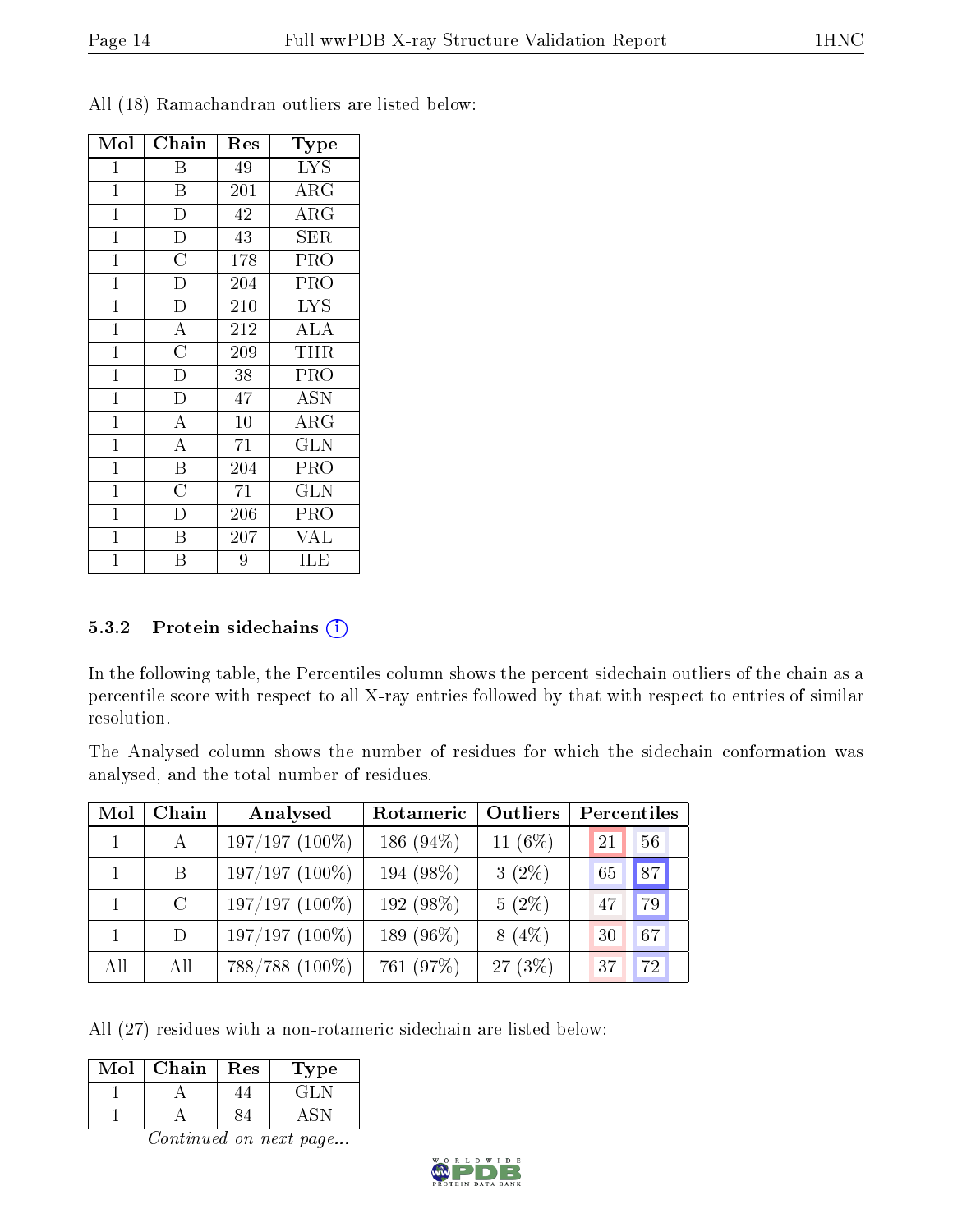| Mol            | $\overline{\text{Chain}}$                                                                                   | Res              | Type                            |
|----------------|-------------------------------------------------------------------------------------------------------------|------------------|---------------------------------|
| $\mathbf{1}$   | $\overline{\rm A}$                                                                                          | 91               | $\overline{\text{L} \text{YS}}$ |
| $\mathbf{1}$   | $\overline{A}$                                                                                              | 102              | <b>GLN</b>                      |
| $\overline{1}$ | $\overline{A}$                                                                                              | 127              | $\overline{\text{LEU}}$         |
| $\overline{1}$ | $\overline{A}$                                                                                              | 164              | <b>GLU</b>                      |
| $\overline{1}$ | $\overline{A}$                                                                                              | 165              | $\overline{\rm{ARG}}$           |
| $\mathbf{1}$   | $\overline{A}$                                                                                              | 174              | <b>LEU</b>                      |
| $\mathbf{1}$   | $\overline{A}$                                                                                              | 180              | <b>LEU</b>                      |
| $\overline{1}$ | $\overline{A}$                                                                                              | 197              | MET                             |
| $\mathbf{1}$   | $\overline{A}$                                                                                              | 202              | $\overline{\rm{PHE}}$           |
| $\overline{1}$ | $\overline{\mathbf{B}}$                                                                                     | 38               | $\overline{\text{PRO}}$         |
| $\overline{1}$ | $\overline{\mathrm{B}}$                                                                                     | 120              | $\overline{\text{GLU}}$         |
| $\overline{1}$ | $\overline{\mathbf{B}}$                                                                                     | $\overline{182}$ | $\overline{\text{ASP}}$         |
| $\overline{1}$ |                                                                                                             | 8                | $\overline{ASN}$                |
| $\overline{1}$ |                                                                                                             | 39               | <b>ASP</b>                      |
| $\overline{1}$ | $\frac{\overline{C}}{\overline{C}}$ $\frac{\overline{C}}{\overline{C}}$ $\frac{\overline{C}}{\overline{D}}$ | 99               | <b>LEU</b>                      |
| $\overline{1}$ |                                                                                                             | 205              | $\rm{ARG}$                      |
| $\overline{1}$ |                                                                                                             | 207              | $\overline{\text{VAL}}$         |
| $\mathbf{1}$   |                                                                                                             | 58               | <b>ASN</b>                      |
| $\overline{1}$ | $\overline{\rm D}$                                                                                          | 108              | $\overline{\text{MET}}$         |
| $\overline{1}$ | $\overline{\mathrm{D}}$                                                                                     | 115              | <b>TYR</b>                      |
| $\overline{1}$ | $\overline{\rm D}$                                                                                          | 118              | $\overline{\text{ASP}}$         |
| $\overline{1}$ | $\overline{\rm D}$                                                                                          | 150              | $\overline{\text{ASP}}$         |
| $\overline{1}$ | $\overline{\rm D}$                                                                                          | 164              | $\overline{{\rm GLU}}$          |
| $\overline{1}$ | $\overline{\rm D}$                                                                                          | 172              | $\overline{\text{SER}}$         |
| $\overline{1}$ | $\overline{\rm D}$                                                                                          | 208              | PHE                             |

Continued from previous page...

Some sidechains can be flipped to improve hydrogen bonding and reduce clashes. All (12) such sidechains are listed below:

| Mol          | Chain          | Res | $_{\rm Type}$ |
|--------------|----------------|-----|---------------|
| 1            | А              | 139 | <b>GLN</b>    |
| 1            | В              | 47  | <b>ASN</b>    |
| 1            | В              | 58  | <b>ASN</b>    |
| 1            | В              | 101 | <b>ASN</b>    |
| $\mathbf{1}$ | В              | 128 | <b>GLN</b>    |
| 1            | C              | 73  | ASN           |
| $\mathbf{1}$ | $\overline{C}$ | 83  | HIS           |
| 1            | $\overline{C}$ | 167 | GLN           |
| 1            | $\Box$         | 8   | ASN           |
| 1            | I)             | 83  | HIS           |
| 1            |                | 101 | <b>ASN</b>    |
|              |                | 109 | $_{\rm GLN}$  |

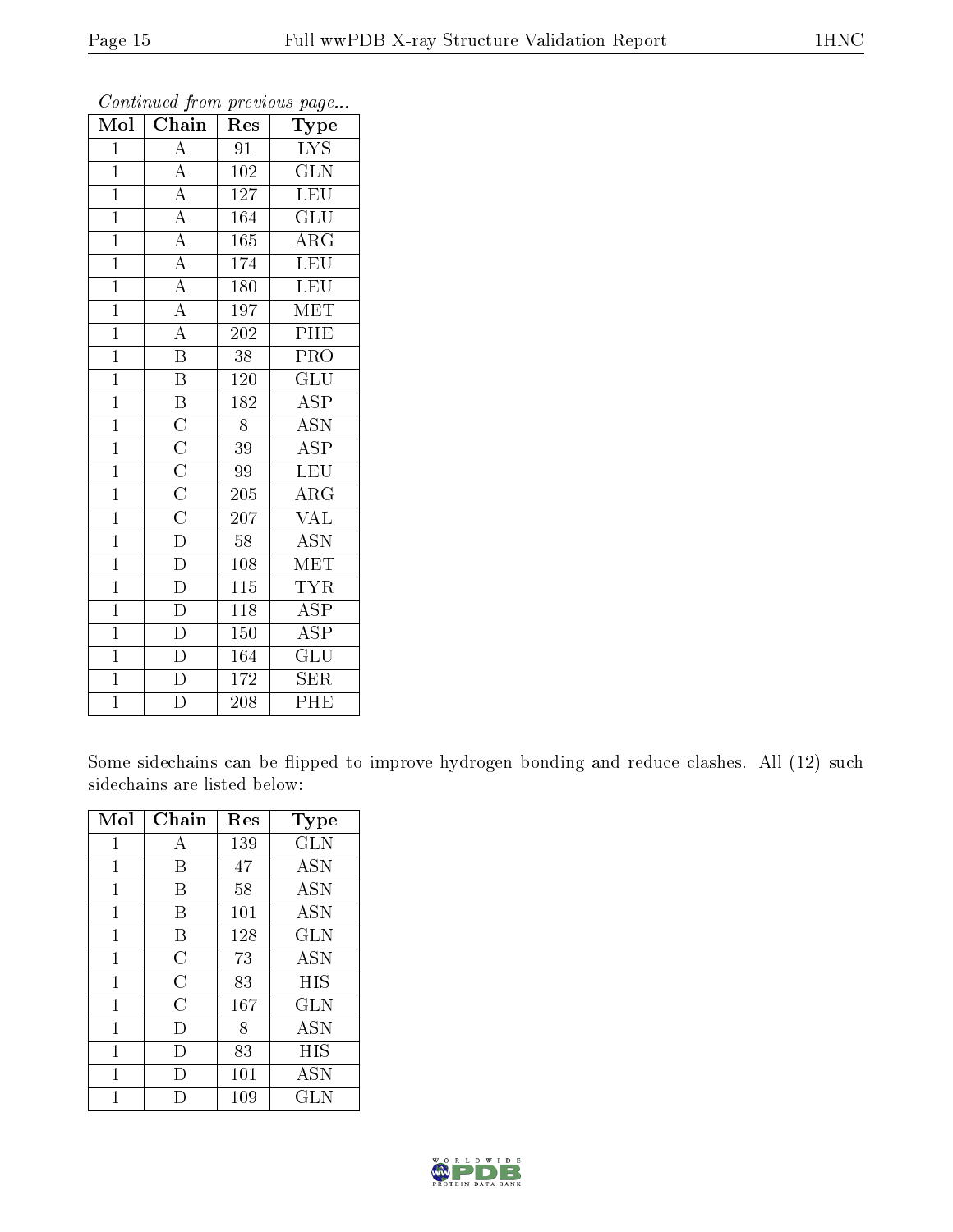#### $5.3.3$  RNA  $(i)$

There are no RNA molecules in this entry.

#### 5.4 Non-standard residues in protein, DNA, RNA chains (i)

There are no non-standard protein/DNA/RNA residues in this entry.

#### 5.5 Carbohydrates (i)

There are no carbohydrates in this entry.

#### 5.6 Ligand geometry  $(i)$

4 ligands are modelled in this entry.

In the following table, the Counts columns list the number of bonds (or angles) for which Mogul statistics could be retrieved, the number of bonds (or angles) that are observed in the model and the number of bonds (or angles) that are defined in the Chemical Component Dictionary. The Link column lists molecule types, if any, to which the group is linked. The Z score for a bond length (or angle) is the number of standard deviations the observed value is removed from the expected value. A bond length (or angle) with  $|Z| > 2$  is considered an outlier worth inspection. RMSZ is the root-mean-square of all Z scores of the bond lengths (or angles).

| Mol                  | Type                 | Link<br>$\operatorname{Res}$<br>Chain |     |                          | Bond lengths |      |             | Bond angles |      |           |
|----------------------|----------------------|---------------------------------------|-----|--------------------------|--------------|------|-------------|-------------|------|-----------|
|                      |                      |                                       |     |                          | Counts       | RMSZ | # $ Z  > 2$ | Counts      | RMSZ | Z >2<br># |
| $\ddot{\phantom{0}}$ | GDN                  |                                       | 218 |                          | 12.19.32     | 0.25 |             | 15,24,43    | 0.66 |           |
| $\overline{2}$       | GDN                  |                                       | 218 |                          | 12, 19, 32   | 0.41 |             | 15,24,43    | 0.66 |           |
| ച                    | $\operatorname{GDN}$ |                                       | 218 |                          | 12, 19, 32   | 0.32 |             | 15,24,43    | 0.70 |           |
| ച                    | GDN                  |                                       | 218 | $\overline{\phantom{a}}$ | 12, 19, 32   | 0.37 |             | 15,24,43    | 0.62 |           |

In the following table, the Chirals column lists the number of chiral outliers, the number of chiral centers analysed, the number of these observed in the model and the number defined in the Chemical Component Dictionary. Similar counts are reported in the Torsion and Rings columns. '-' means no outliers of that kind were identified.

| Mol | Type       | Chain  | $\sim$ Res $^{\prime}$ |                | Link   Chirals | <b>Torsions</b>      | Rings |
|-----|------------|--------|------------------------|----------------|----------------|----------------------|-------|
|     | <b>GDN</b> |        | 218                    | $\blacksquare$ |                | 0/18/24/35           |       |
|     | <b>GDN</b> | $\Box$ | 218                    |                |                | 2/18/24/35           |       |
|     | <b>GDN</b> |        | 218                    |                |                | 2/18/24/35           |       |
|     | <b>GDN</b> | В      | 218                    |                |                | $^\prime 18$ /24 /35 |       |

There are no bond length outliers.

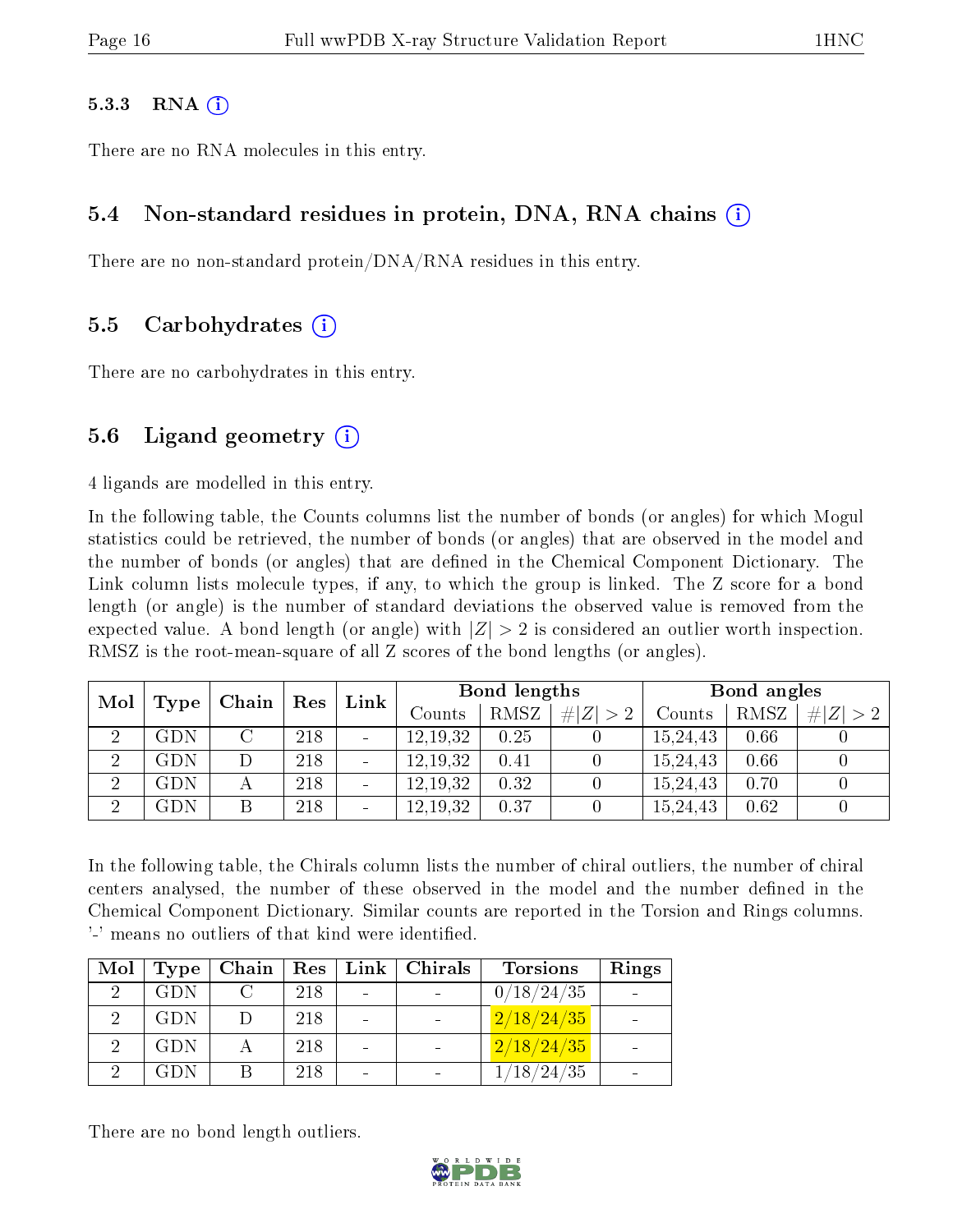There are no bond angle outliers.

There are no chirality outliers.

All (5) torsion outliers are listed below:

| Mol           | Chain  | Res | Type       | Atoms                                                 |
|---------------|--------|-----|------------|-------------------------------------------------------|
| 9             | $\Box$ | 218 | <b>GDN</b> | $O2$ -C <sub>2</sub> -C <sub>A</sub> 2-N <sub>2</sub> |
| $\mathcal{P}$ |        | 218 | <b>GDN</b> | $O2$ -C <sub>2</sub> -C <sub>A</sub> 2-N <sub>2</sub> |
| 2             |        | 218 | <b>GDN</b> | $N3$ -C2-CA2- $N2$                                    |
| $\mathcal{D}$ | $\Box$ | 218 | <b>GDN</b> | $N3$ -C2-CA2- $N2$                                    |
| 9             | R      | 218 | GDN        | $N3$ -C2-CA2- $N2$                                    |

There are no ring outliers.

2 monomers are involved in 5 short contacts:

| $\operatorname{Mol}$ | Chain |  | Res   Type   Clashes   Symm-Clashes |
|----------------------|-------|--|-------------------------------------|
|                      |       |  |                                     |
|                      |       |  |                                     |

The following is a two-dimensional graphical depiction of Mogul quality analysis of bond lengths, bond angles, torsion angles, and ring geometry for all instances of the Ligand of Interest. In addition, ligands with molecular weight > 250 and outliers as shown on the validation Tables will also be included. For torsion angles, if less then 5% of the Mogul distribution of torsion angles is within 10 degrees of the torsion angle in question, then that torsion angle is considered an outlier. Any bond that is central to one or more torsion angles identified as an outlier by Mogul will be highlighted in the graph. For rings, the root-mean-square deviation (RMSD) between the ring in question and similar rings identified by Mogul is calculated over all ring torsion angles. If the average RMSD is greater than 60 degrees and the minimal RMSD between the ring in question and any Mogul-identified rings is also greater than 60 degrees, then that ring is considered an outlier. The outliers are highlighted in purple. The color gray indicates Mogul did not find sufficient equivalents in the CSD to analyse the geometry.



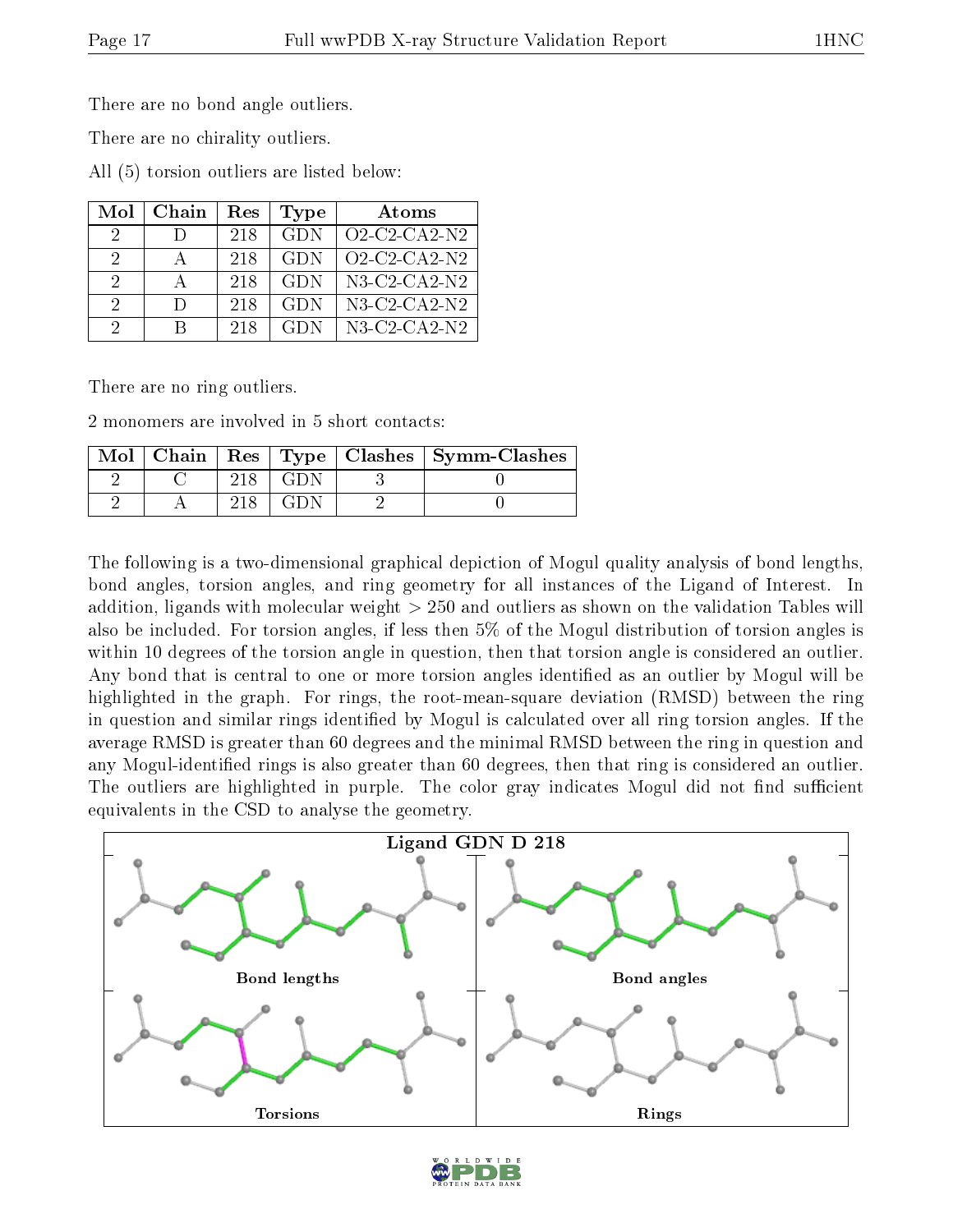

## 5.7 [O](https://www.wwpdb.org/validation/2017/XrayValidationReportHelp#nonstandard_residues_and_ligands)ther polymers (i)

There are no such residues in this entry.

## 5.8 Polymer linkage issues (i)

There are no chain breaks in this entry.